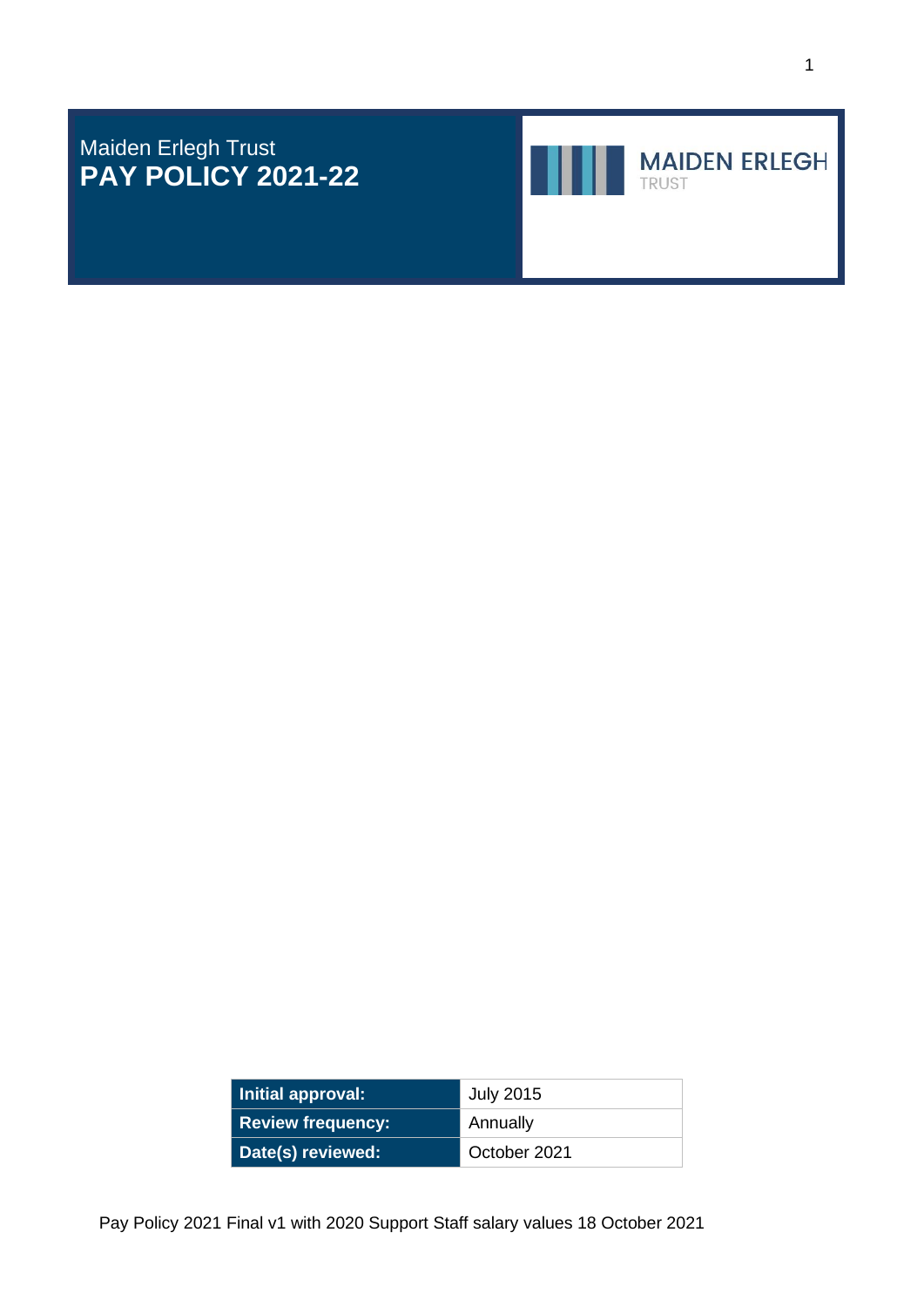# Contents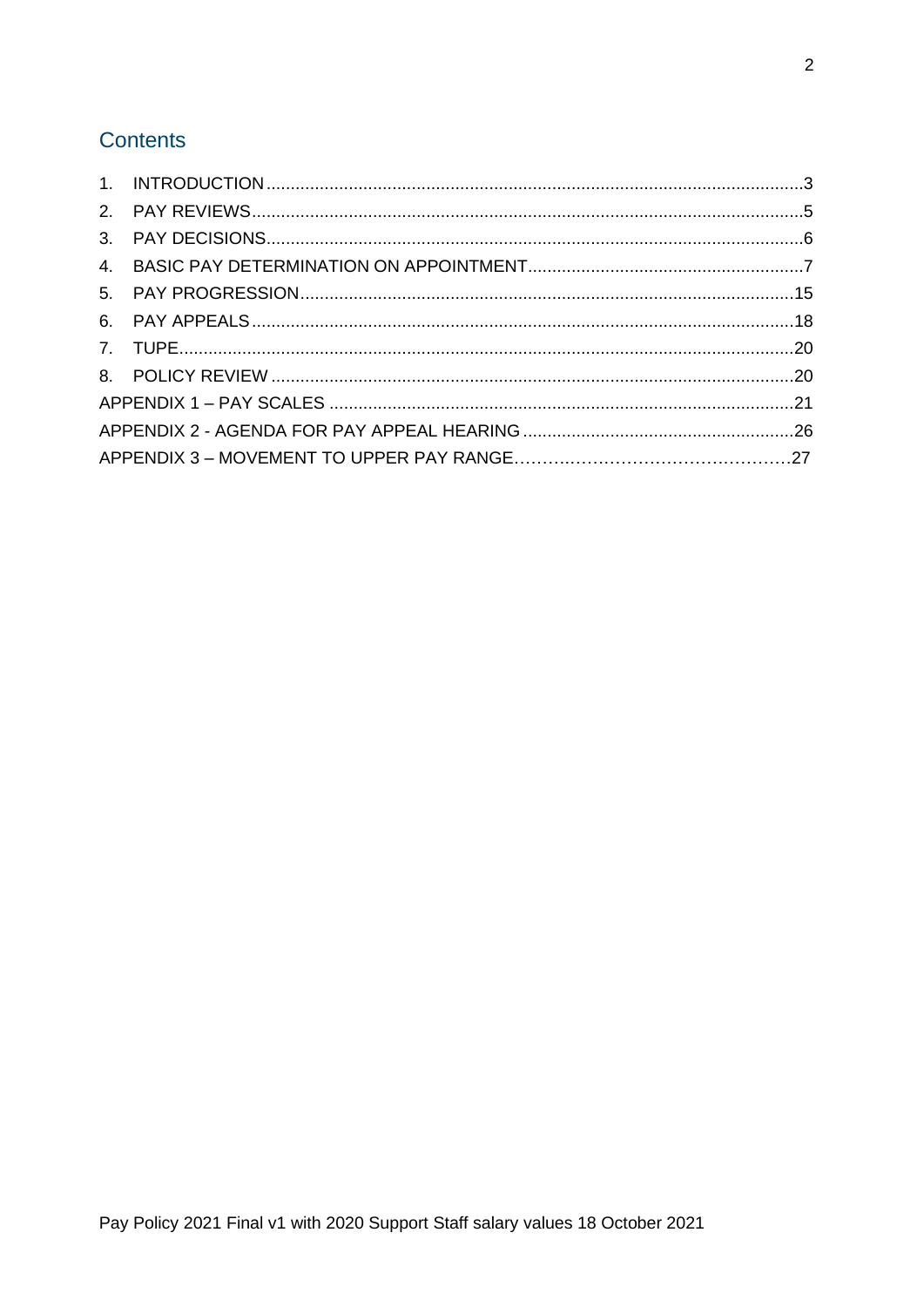# <span id="page-2-0"></span>1. INTRODUCTION

This policy sets out the framework by which Maiden Erlegh Trust ("The Trust") makes decisions regarding pay for all staff.

It has been developed to comply with current legislation and has been consulted on with the recognised trade unions.

The Trust has based its terms and conditions of employment for teachers on the Burgundy Book and the School Teachers' Pay and Conditions Document (STPCD), as amended each year. These documents require the Trust to have a pay policy which sets out the basis on which the Trust and its schools determine teachers' pay; the date by which they will determine the teachers' annual pay review; and the procedures for determining appeals.

The Trust has based its terms and conditions of employment for support staff on the 'Green Book' and the nationally negotiated NJC pay points.

In adopting this policy, the aim is to:

- Support the recruitment and retention of a high-quality workforce
- Enable the Trust to recognise and reward employees appropriately for their contribution to the Trust and its constituent academies
- Ensure that decisions on pay are aligned with the principles of public life, namely accountability, transparency, and objectivity.

The Trust reserves the right to amend or vary this policy at any time, and all substantive amendments or variations will be consulted on.

For the academic year 2021/22, class teachers are required to work 194 days, adjusted from 195 days to accommodate the additional bank holiday on 3 June 2022. Therefore, where appropriate, working days are shown in the 2021/22 Pay Policy as 194 and directed time hours as 1258.5, full time equivalent.

#### **EQUAL OPPORTUNITY**

The Trust will apply this policy fairly and consistently to all employees regardless of gender, gender reassignment, race, religion or belief, ethnicity, national origin, age, marital status or civil partnership, disability, sexual orientation, pregnancy, or maternity, part-time or fixed-term status.

#### **REVIEW AND MONITORING**

The Trust will review this policy on an annual basis and will monitor outcomes in order to assess the effectiveness of this policy in supporting good performance and effective recruitment and retention, and to ensure the Trust's continued compliance with equalities legislation.

This policy will comply with the Employment Rights Act 1996, Employment Relations Act 1999, the Part-time Workers (Prevention of Less Favourable Treatment) Regulations 2000 and the Fixed-Term Employees (Prevention of Less Favourable Treatment) Regulations 2002 and the Equalities Act 2010/2012.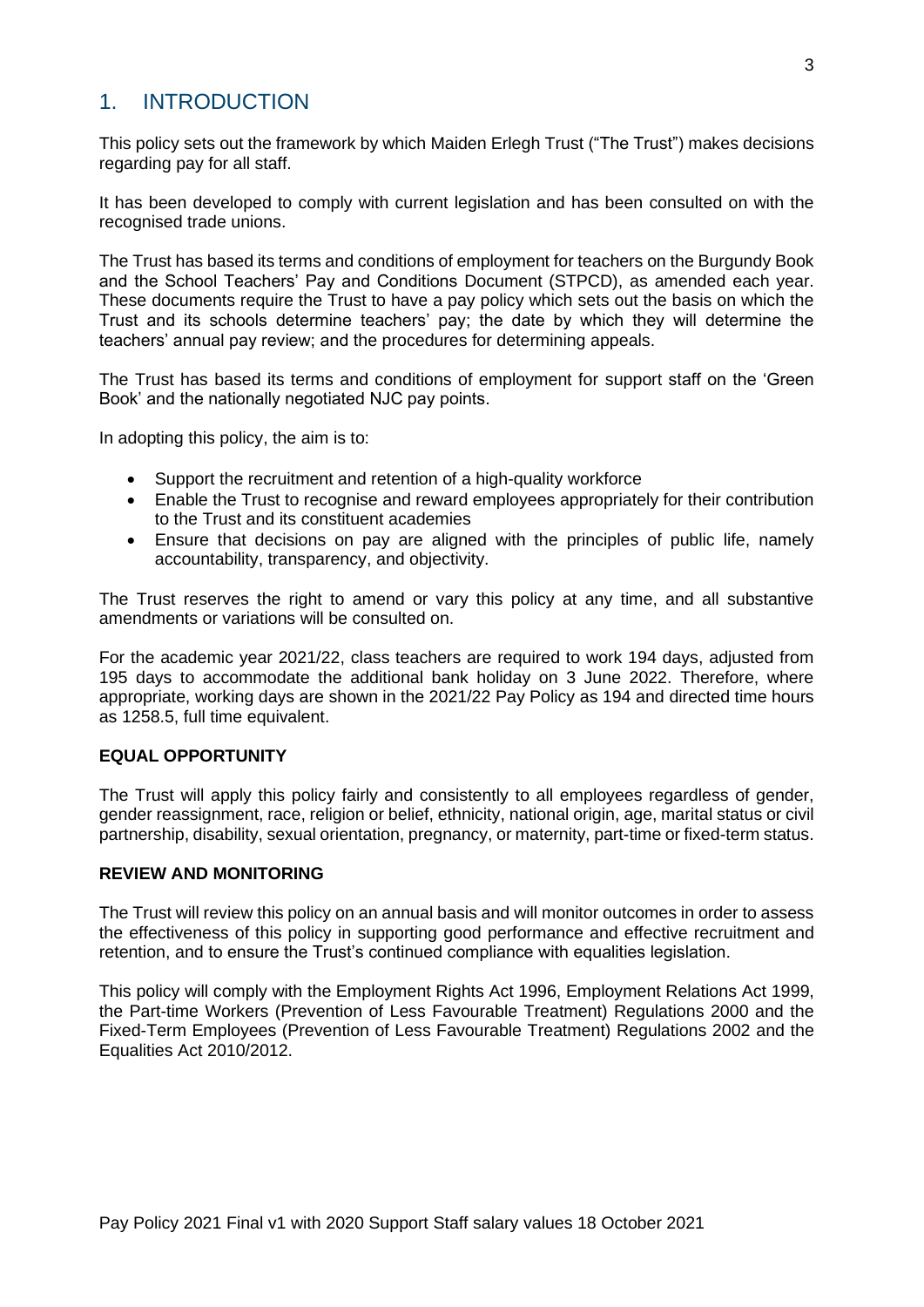#### **EXECUTIVE PAY**

Executive Pay refers to the following roles: Chief Executive Officer, and Chief Financial and Operations Officer. Pay decisions for these roles are taken by the Trust Board, and the Chair of the Trust Board with the CEO, respectively. Pay decisions take account of performance against the established leadership and professional standards, agreed objectives and outcomes achieved over the year, using a robust evidence-based assessment. They are covered by a separate policy.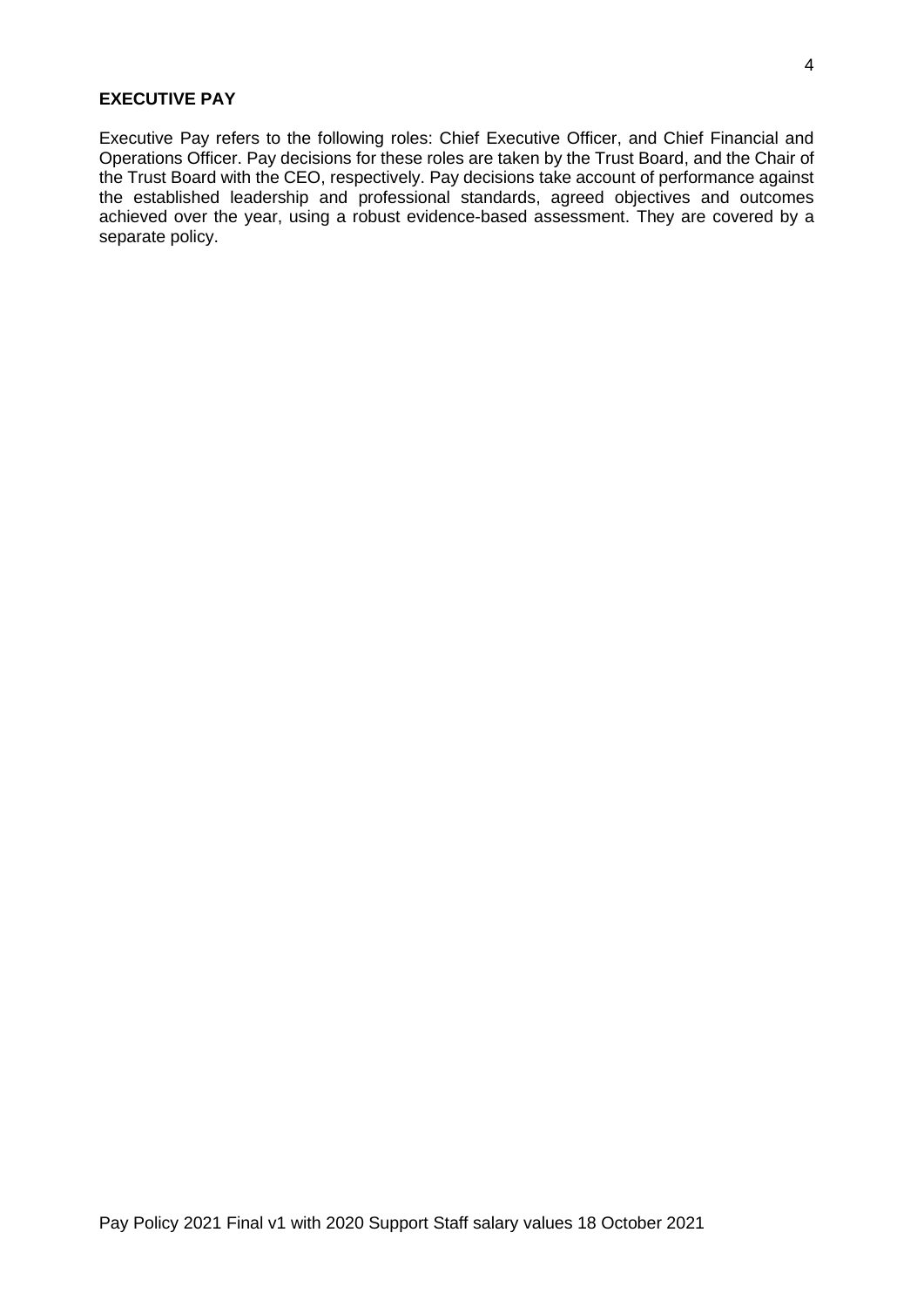# <span id="page-4-0"></span>2. PAY REVIEWS

The Trust will ensure that all staff salaries are reviewed annually.

Incremental progression will be reviewed annually in line with the Trust's performance management policies.

For teaching staff, the annual Development and Professional Practice Scheme cycle runs from September to August, and pay determinations take effect from 1 September each year. All teaching staff will receive an annual statement no later than 31 October each year (providing the annual update of the STPCD has been published), with retrospective pay made in November each year.

Teaching staff will automatically receive the annual salary value uplift applicable to their respective pay point as at 31 August each year. This will be based on the published salary values in the relevant School Teachers' Pay and Conditions Document and is effective from 1 September each year. This will be paid to staff in the month following publication of the revised teacher pay scales and backdated to 1 September.

For support staff, the annual performance management cycle runs from September to August, and pay determinations take effect from 1 September each year. All support staff will receive an annual statement no later than 31 October each year with any incremental progression paid retrospectively in November each year.

Support staff will automatically receive the annual cost of living increase applicable to their respective scale point as at 31 March each year. This will be based on the National Joint Council for Local Government Services annual agreement and is effective from 1 April each year. This will be paid to staff in the month following publication of the revised NJC pay scales and backdated to 1 April.

Reviews may take place at other times of the year to reflect any changes in circumstances or job description that lead to a change in the basis for calculating pay.

Where a pay determination leads or may lead to the start of a period of safeguarding, the Trust will give the required notification as soon as possible and no later than one month after the date of determination.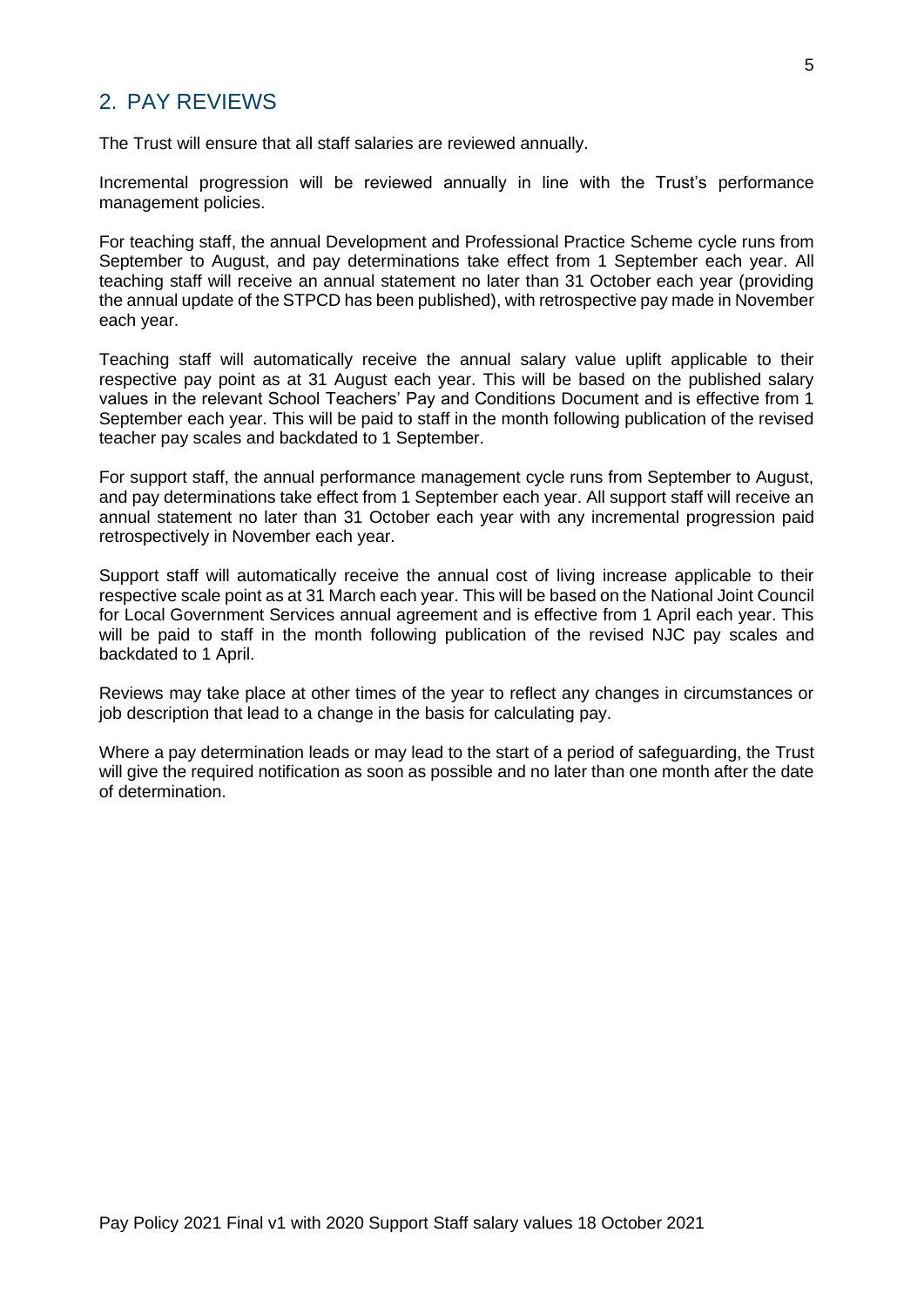# <span id="page-5-0"></span>3. PAY DECISIONS

Pay progression for all staff is based on performance, and staff can expect to progress subject to available headroom, and provided they are not subject to formal or informal support to improve performance. Decisions are made with reference to performance in line with the Trust's performance management policies. Pay decisions are made as follows:

| <b>Who</b>                                                | <b>Pay Recommendations</b>                                                                                                  |
|-----------------------------------------------------------|-----------------------------------------------------------------------------------------------------------------------------|
| <b>Chief Executive Officer</b>                            | Trust Board following recommendation by a panel<br>including the Chair of the Board and an<br><b>Independent Consultant</b> |
| <b>Chief Financial and Operations</b><br>Officer          | Chief Executive Officer and Chair of the Board                                                                              |
| Executive Headteachers /<br><b>Directors of Education</b> | <b>Chief Executive Officer</b>                                                                                              |
| <b>Headteachers</b>                                       | <b>Chief Executive Officer</b>                                                                                              |
| <b>Teaching Staff</b>                                     | Headteachers following recommendation by Line<br><b>Managers</b>                                                            |
| <b>Support Staff</b>                                      | Headteachers following recommendation by Line<br>Managers                                                                   |
| <b>Central Services Staff</b>                             | Chief Financial and Operations Officer, following<br>recommendation by Line Managers where<br>appropriate                   |

The Pay Committee is responsible for decisions regarding pay. The role and responsibility of the Pay Committee are subsumed into the Terms of Reference of the Audit and Risk Committee.

The Audit and Risk Committee will discharge its responsibilities effectively, ensuring its approach to pay is transparent, proportionate, and justifiable. The rate of any pay increase will be proportional and defensible relative to the public sector market. The rationale behind the decision-making process, including whether the level of pay reflects value for money will be recorded and retained.

The decision to award pay increments to Executive Headteachers, Directors of Education and Headteachers will take account of performance outcomes against objectives set annually with reference to established leadership and professional standards, for example The National Standards of Excellence for Headteachers.

Annually an anonymised summary report will be provided to the Audit & Risk Committee by the Head of HR outlining the outcomes of the performance management process and resultant pay amendments, for their approval.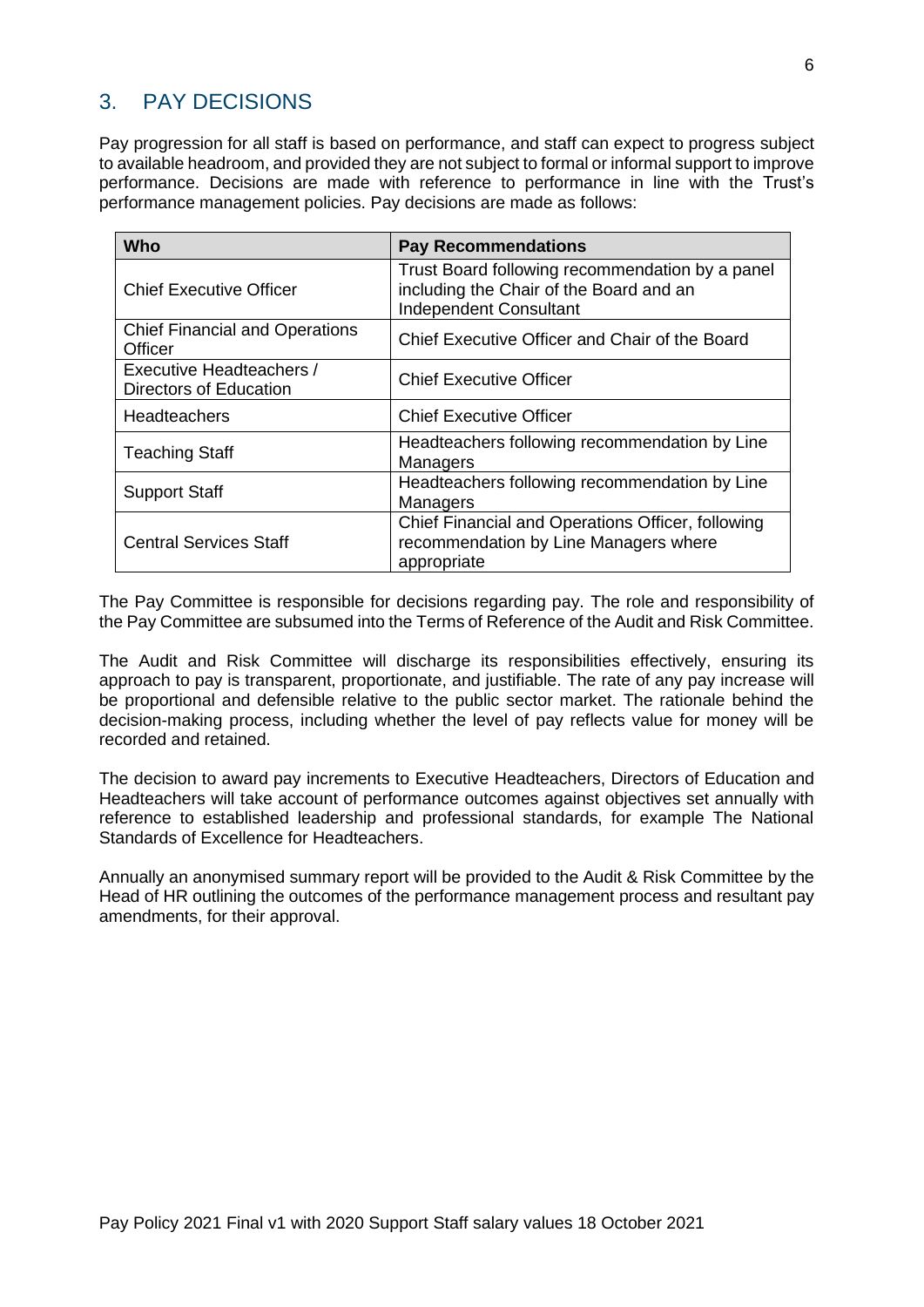# <span id="page-6-0"></span>4. BASIC PAY DETERMINATION ON APPOINTMENT

Pay scales relating to section 4 can be found in appendix 1.

# **TEACHING STAFF**

The Headteacher will determine the pay range for a vacancy prior to advertising. On appointment, the Headteacher will determine the starting salary within that range to be offered to the successful candidate with decisions justified and evidenced to ensure fairness.

In determining the salary range for a vacant post, the following will apply:

- Nature of the post
- Key priorities of the school/Trust
- Level of qualifications, skills and experience required
- Market conditions

#### **Classroom Teacher Posts**

The Trust uses the advisory 6-point Main Pay Range and the advisory 3-point Upper Pay Range for classroom teacher posts as set out in the School Teachers' Pay and Conditions Document.

The Trust will apply the principle of pay portability in making pay determinations for all new appointees, as follows:

When determining the starting pay for a classroom teacher who has previously worked in an LA maintained school or academy in England and Wales, the Trust will pay the teacher on the Main Pay Range at a scale point which at least maintains the teacher's previous pay entitlement plus any pay progression which they would have received had they remained in their previous post.

Provided there has been no break or a gap of no more than one full year, the Trust will recognise a teacher's upper pay range status and spinal point already achieved, as awarded by another school, without requiring the teacher to reapply separately through the Trust's procedure. If, however, there is a service gap of more than one full year, the teacher will be placed on MPR6 and will be required to apply for upper pay range status through the Trust's procedure.

#### **Leading Practitioner Teacher Posts**

The Trust has established a 5-point pay scale for Leading Practitioner teacher posts paid on the Leading Practitioner Pay Range.

Such posts may, in line with the Scheme of Delegation, be established for teachers whose primary purpose is modelling and leading improvement of teaching skills, where those duties fall outside the criteria for the TLR payment structure.

When determining the pay scales for such posts, the Trust will do this by reference to the weight of the responsibilities of the post and bearing in mind the need to ensure pay equality where posts are equally onerous and fair pay relativities between posts of differing levels of responsibility.

It is the Trust's policy to appoint any new Leading Practitioner teacher at the bottom point of the pay range.

#### **Unqualified Teachers**

Teachers without QTS or QTLS will be placed on the pay range for unqualified teachers.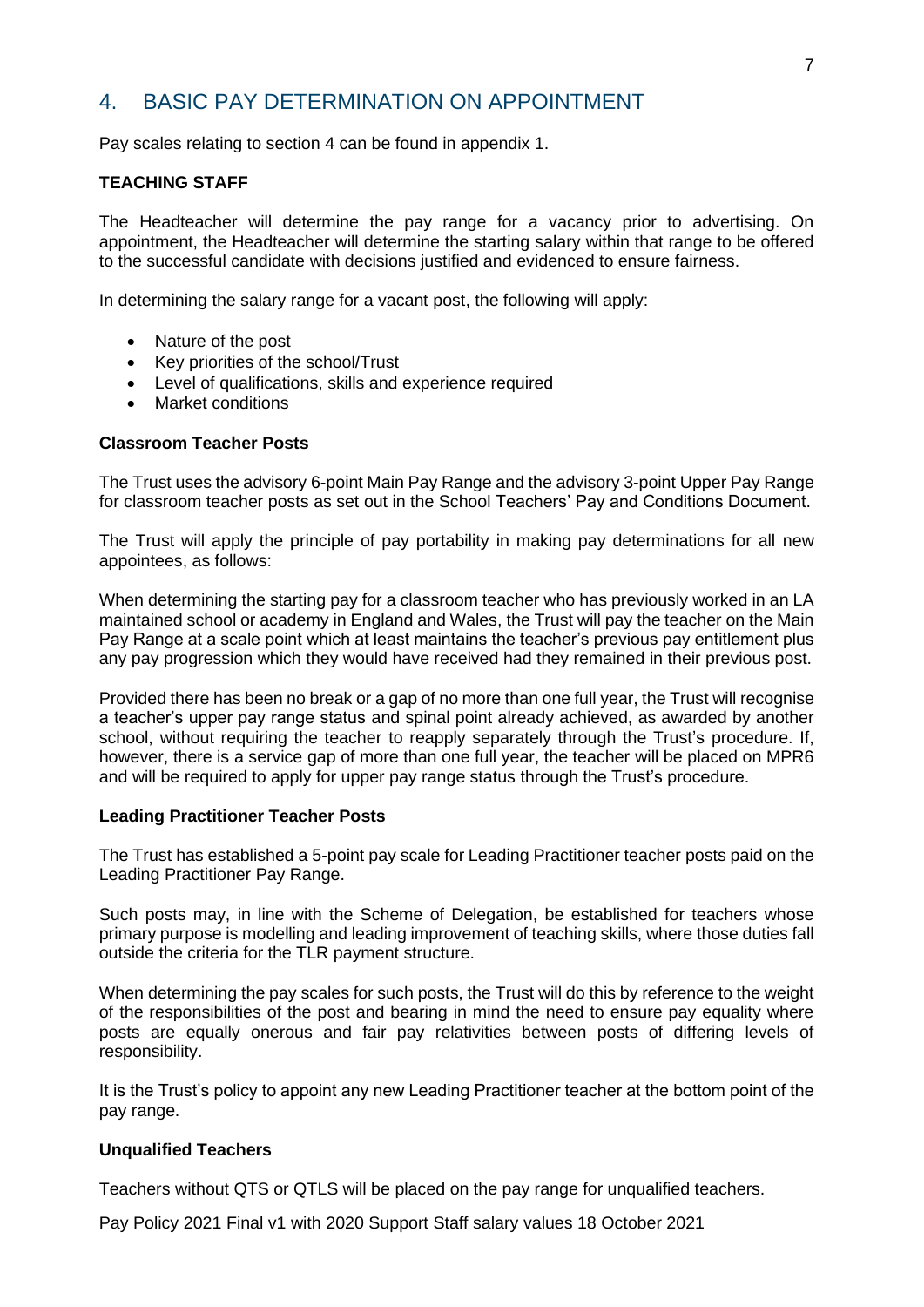The Trust uses the advisory 6-point pay scale set out in the School Teachers' Pay and Conditions Document for unqualified teachers employed in classroom teacher posts.

#### **Leadership Teacher Posts**

The pay ranges for the posts on the Leadership range will be determined in accordance with the criteria specified in the STPCD and ensuring fair pay relativities. The posts to which this applies are as follows:

- Director (of Education)
- Executive Headteacher
- Headteacher
- Senior Deputy Headteacher
- Deputy Headteacher
- Senior Assistant Headteacher
- Assistant Headteacher

# **Director of Education**

The role of Director is a Trust-wide role and therefore includes accountability for performance measures in all schools within the Trust. As a result, the Trust have established a 9-point pay range for Directors of Education. Responsibility for determining Director of Education pay lies with the Chief Executive Officer.

|                                                  | Lower | Jpper |
|--------------------------------------------------|-------|-------|
| Director of Inclusion and Safeguarding           | റ     |       |
| Director of Standards and Continuous Improvement |       | L30   |

# **Executive Headteacher**

The role of Executive Headteacher must encompass a substantive Headteacher post, but includes responsibility for more than one school. As a result, the Trust have established pay ranges based on the group size of the post holder's substantive school plus 4 points.

|       | Group | $\sim$<br>Group | Group 3   | Group 4   | Group 5    | Group 6 | Group     | Group |
|-------|-------|-----------------|-----------|-----------|------------|---------|-----------|-------|
| Lower | 13    | 16<br>ᆸᄓ        | 19<br>-   | ററ<br>ᄂᄼᄼ | L26        | L29     | ാറ<br>∟ບ∠ | L36   |
| Upper | 19    | ററ<br>ᅩᄼ        | つら<br>∟∠J | L28       | ຼາ≏<br>∟ບ∠ | L35     | L38       | L43   |

Responsibility for determining Executive Headteacher pay lies with the Chief Executive Officer.

# **Headteacher**

Headteacher pay ranges are determined by reference to the STPCD and schools Headteacher Group.

The Trust have established pay ranges for each Headteacher Group as determined by the prevailing STPCD.

|       | Group                   | Group 2    | Group 3   | Group 4         | Group 5    | Group 6    | Group           | Group       |
|-------|-------------------------|------------|-----------|-----------------|------------|------------|-----------------|-------------|
| Lower | $\overline{11}$<br>- 11 | 14<br>- 17 | 16<br>-   | L <sub>18</sub> | ົດຕ<br>ᄂᄼᄼ | L25        | L <sub>28</sub> | - 20<br>∟ບ∠ |
| Upper | 47<br>. .               | ററ<br>∟∠∪  | ററ<br>ᄂᄼᄼ | L24             | L28        | بى<br>، ت∟ | L34             | L39         |

Responsibility for determining Headteacher pay lies with the Chief Executive Officer.

# **Senior Leadership Roles**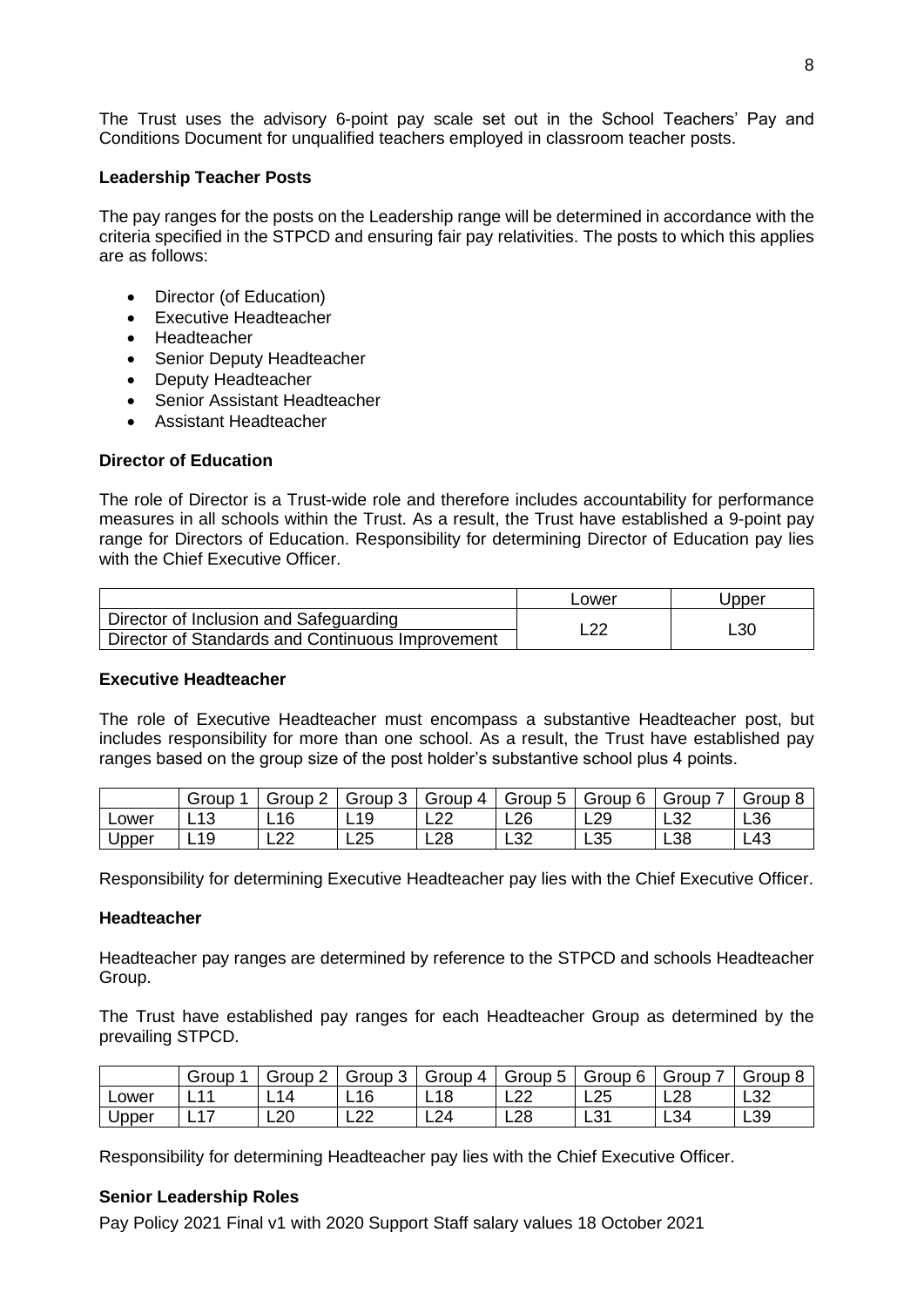The Trust will pay teachers as deputy or assistant headteachers only where the Trust is satisfied that, in the context of the teacher's duties, the role includes a significant responsibility that is not required of all classroom teachers or TLR holders, and that the role:

- is focused on teaching and learning
- requires the exercise of a teacher's professional skills and judgment
	- requires the teacher to lead and manage the school through:
		- o development of teaching and learning priorities across the school
			- $\circ$  accountability for the standards of achievement and behaviour of pupils across the school
			- $\circ$  accountability for the planning and deployment of the school's resources
			- o leading policy development and implementation across the school in accordance with statutory provisions
			- o managing whole school operational activity
			- o working with external bodies and agencies; and
			- o securing pupils' access to their educational entitlements
- has an impact on the educational progress of the school's pupils
- involves leading, developing and enhancing the teaching practice of the school's staff; and
- includes line management responsibility for a significant number of people and/or the line management of other line managers.

In the case of a Senior Deputy / Deputy Headteacher post, the Trust must also be satisfied that this significant responsibility features a job weight which exceeds that expected of a Senior Assistant/Assistant Headteacher employed in the same school, including responsibility for discharging in full the responsibilities of the Head in the absence of the Headteacher.

#### **Senior Deputy Headteacher**

Senior Deputy Headteacher pay ranges are determined by reference to Headteacher Pay Range. The Trust have established the following 5-point pay ranges for each Senior Deputy Headteacher Group. Responsibility for determining Senior Deputy Headteacher pay lies with the Headteacher.

|       | Group | Group 2 | Group 3   Group 4 | $\left $ Group 5 $\right $ Group 6 $\left $ | Group 7 | Group 8 |
|-------|-------|---------|-------------------|---------------------------------------------|---------|---------|
| Lower |       |         |                   |                                             |         | ົດຕ     |
| Upper |       |         |                   |                                             |         | L26     |

#### **Deputy Headteacher**

Deputy Headteacher pay ranges are determined by reference to the Headteacher Pay Range. The Trust have established the following 5-point pay ranges for each Deputy Headteacher Group. Responsibility for determining Deputy Headteacher pay lies with the Headteacher.

|       | Group | Group 2  | Group 3   | Group 4  | Group 5 | Group 6 | Group        | Group   |
|-------|-------|----------|-----------|----------|---------|---------|--------------|---------|
| Lower | L6    | O<br>◡   | -1<br>- 1 | ں ا<br>- | L15     | _       | -            |         |
| Upper | L10   | 12<br>ᆸᄓ | 15<br>-   | -        | L19     | ົ<br>ᄕ  | $\sim$<br>-- | n.<br>ᅩ |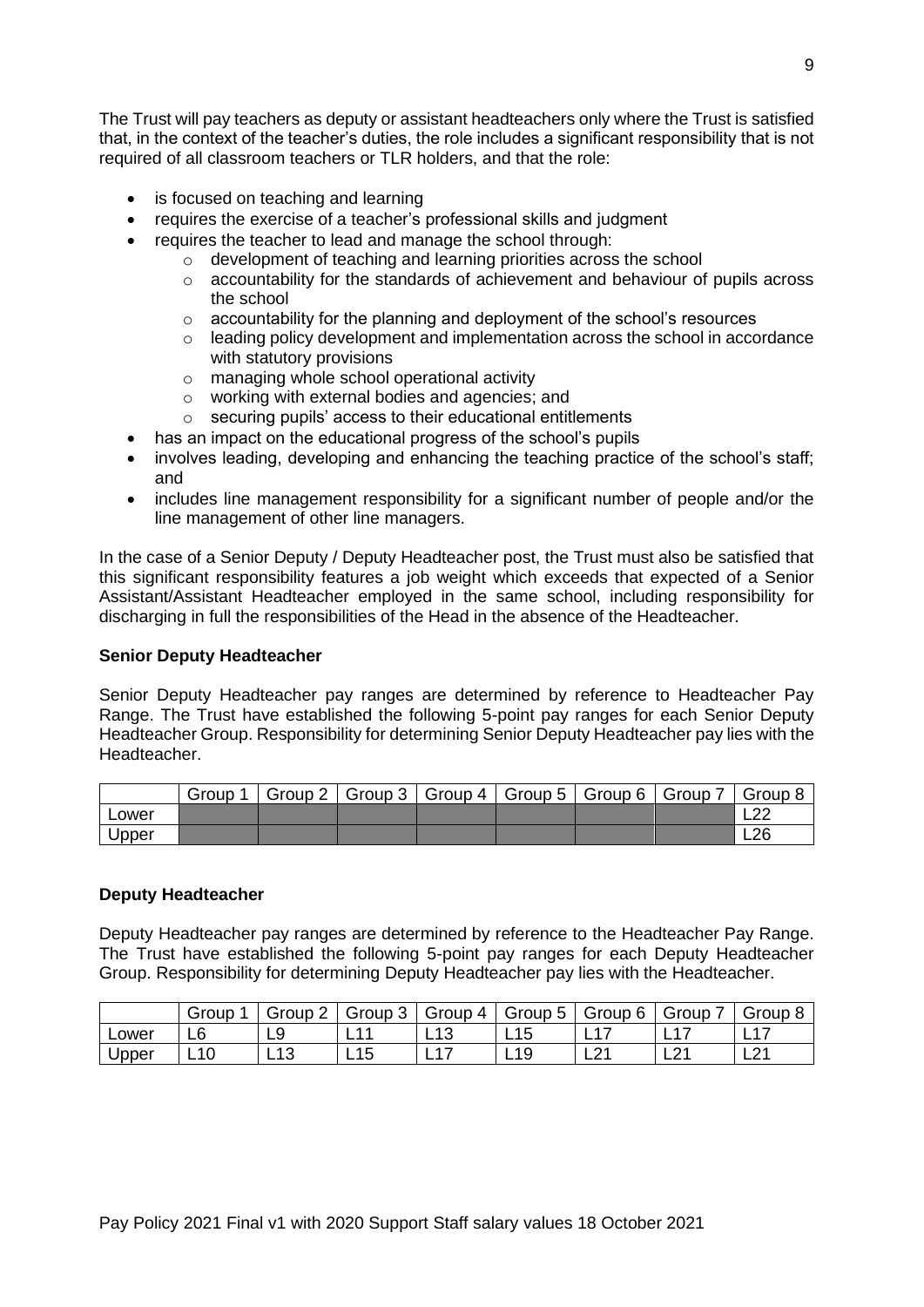#### **Senior Assistant Headteacher**

Senior Assistant Headteacher pay ranges are determined by reference to the Headteacher Pay Range. The Trust have established the following 5-point pay ranges for each Senior Assistant Headteacher Group. Responsibility for determining Senior Assistant Headteacher pay lies with the Headteacher.

|       | Group | Group 2 | Group 3 | Group 4 | Group 5 | Group 6 | Group    | Group 8         |
|-------|-------|---------|---------|---------|---------|---------|----------|-----------------|
| Lower |       |         |         |         |         |         | 4        | 14              |
| Upper |       |         |         |         |         | ┕       | 1 R<br>- | L <sub>18</sub> |

#### **Assistant Headteacher**

Assistant Headteacher pay ranges are determined by reference to the Headteacher Pay Range. The Trust have established the following 5-point pay ranges for each Assistant Headteacher Group. Responsibility for determining Assistant Headteacher pay lies with the Headteacher.

|       | Group  | Group            | Group   | Group 4             | $\overline{\phantom{0}}$<br>Group<br>ა | Group<br>6 | Group    | Group     |
|-------|--------|------------------|---------|---------------------|----------------------------------------|------------|----------|-----------|
| Lower | . .    | $\sqrt{2}$<br>∟ບ | ∽<br>∟∪ | - -                 | ∟ວ                                     | -          | -        | -         |
| Upper | -<br>ື |                  | ◡       | $\overline{A}$<br>- | -4.2<br><u>LIJ</u>                     | 1 F<br>ᆸ   | 15<br>ᄂᆝ | 1 F<br>ᄂᆝ |

The Trust will normally appoint new leadership teachers at the bottom point of the relevant pay range.

# **SUPPORT STAFF**

Support staff shall be appointed on appropriate salary grades for posts, based on the job description prepared by the appropriate person and with regard to the Trust's Job Evaluation Scheme.

The Trust currently determines pay scales for support staff in accordance with the national rates and conditions agreed by the NJC for Local Government Services ('Green Book').

For newly appointed support staff, appointment will normally be on the first point of the pay range for the grade. In exceptional circumstances, however, the appointment can be made on any of the points within the available grade range provided it can be justified and evidenced to ensure fairness, for example to recognise particular experience and/or qualifications necessary in the post. These decisions will require the approval of the CFOO.

In determining the specific starting salary for a successful applicant, the line manager will base the decision on the evidence collected through the selection process, including references.

Trust Central Services Heads of Service are paid on a range that has been determined by the Trust as an extension to the NJC pay scale, with starting salary, incremental advancement, and annual salary value uplifts in line with the NJC pay scales and this Pay Policy.

# **DISCRETIONARY ALLOWANCES AND PAYMENTS**

# **Teaching & Learning Responsibility Payments (TLRs)**

The Trust pays TLR 1 and TLR 2 payments to teachers in accordance with the provisions specified in the STPCD as updated from time to time.

The criteria for the award of TLR 1 and TLR 2 payments are as follows: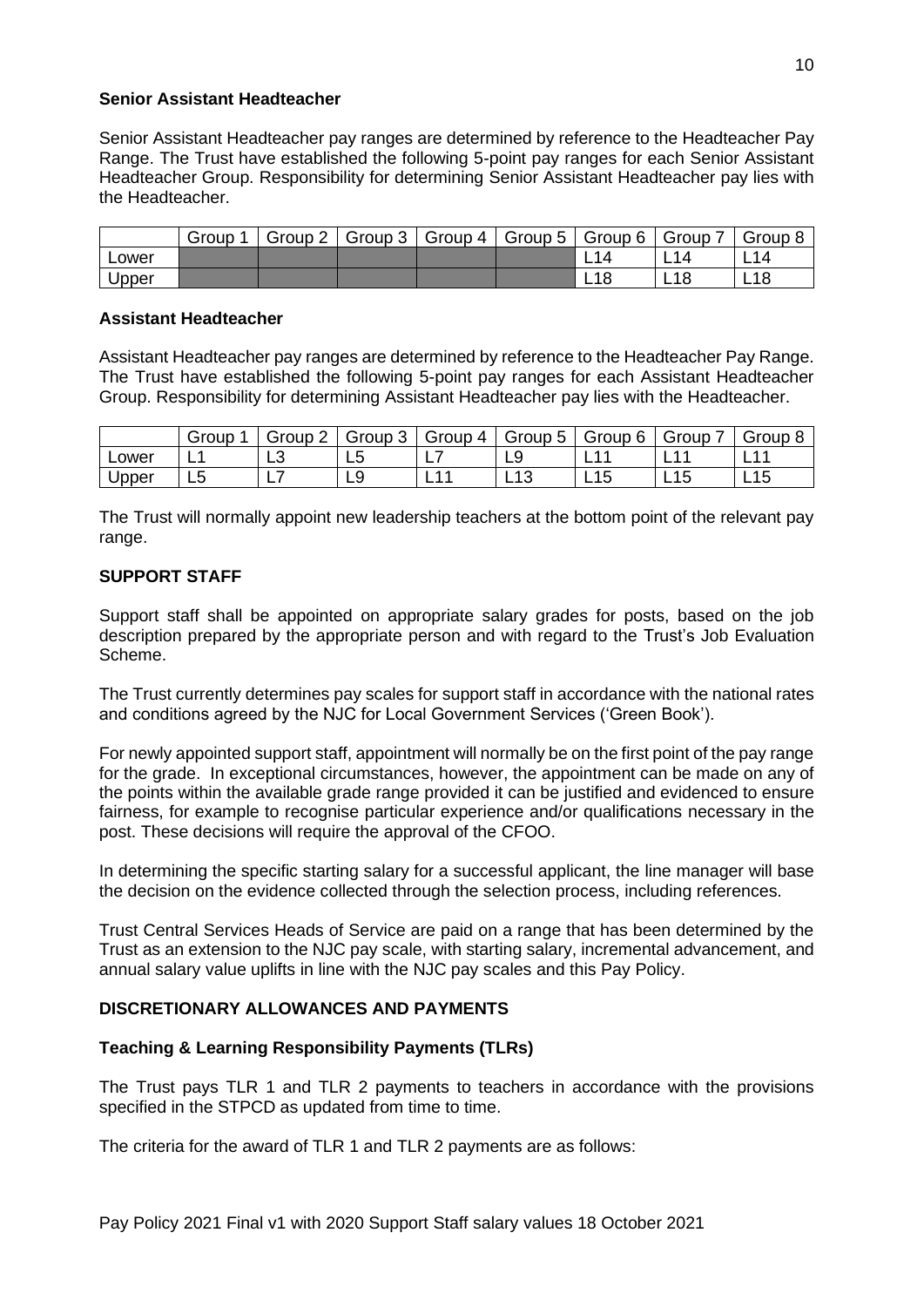- Before awarding any TLR 1 or TLR 2 payment, the Trust must be satisfied that the teacher's duties include a significant and sustained responsibility that is not required of all classroom teachers and that:
	- a) is focused on teaching and learning
	- b) requires the exercise of a teacher's professional skills and judgement
	- c) requires the teacher to lead, manage and develop a subject or curriculum area; or to lead and manage pupil development across the curriculum
	- d) has an impact on the educational progress of pupils other than the teacher's assigned classes or groups of pupils; and
	- e) involves leading, developing and enhancing the teaching practice of other staff.

In addition, before awarding a TLR 1 payment, the Governing Body must be satisfied that the significant responsibility referred to above includes line management responsibility for a significant number of people.

Teachers will not be required to undertake permanent additional responsibilities as set out above without payment of an appropriate permanent TLR 1 or TLR 2 payment. A teacher cannot hold a TLR1 and a TLR2 concurrently.

#### **TLR3 Payments**

The duration of a TLR3 payment must be established at the outset. These must be for clearly time-limited school improvement projects or one-off externally driven responsibilities. There should be clear criteria for the award, level, and duration of these payments.

Before making any TLR 3 payment, the Trust must be satisfied that the responsibilities meet a, b and d of the above criteria; that they are being awarded for clearly time limited school improvement projects or externally driven responsibilities; and that the responsibilities are not a permanent or structural requirement which should instead be rewarded by means of a permanent TLR payment.

Where the Trust wishes to make TLR 3 payments, the proposed responsibilities, level of payment (within the published range) and the duration of payment will be set out clearly in writing to the teacher.

The Trust will ensure that the use of TLR 3 payments applies only to clearly time limited school improvement projects or one-off externally driven responsibilities and where there is a genuine development or operational need. TLR 3 payments will not be used to replace or otherwise limit teachers' pay progression on the Main, Upper or Leading Practitioner Pay Ranges.

TLR 3 allowances will not be awarded consecutively for the same responsibilities except where the responsibility being recognised relates to catch-up tutoring to support students with disrupted learning due to the pandemic.

#### **Special Educational Needs (SEN) allowances**

The Trust will award SEN allowances in accordance with the criteria and provisions set out in the prevailing STPCD.

Teachers who meet the statutory criteria will receive a SEN allowance at least equal to the published minimum of the SEN range.

# **Acting Allowances**

Pay Policy 2021 Final v1 with 2020 Support Staff salary values 18 October 2021 Where any teacher is required to act as a member of the Senior Leadership Team, of either a school within the Trust or the Trust, for a period in excess of four weeks, they will receive an additional allowance in order that the total pay received is equal to that of the substantive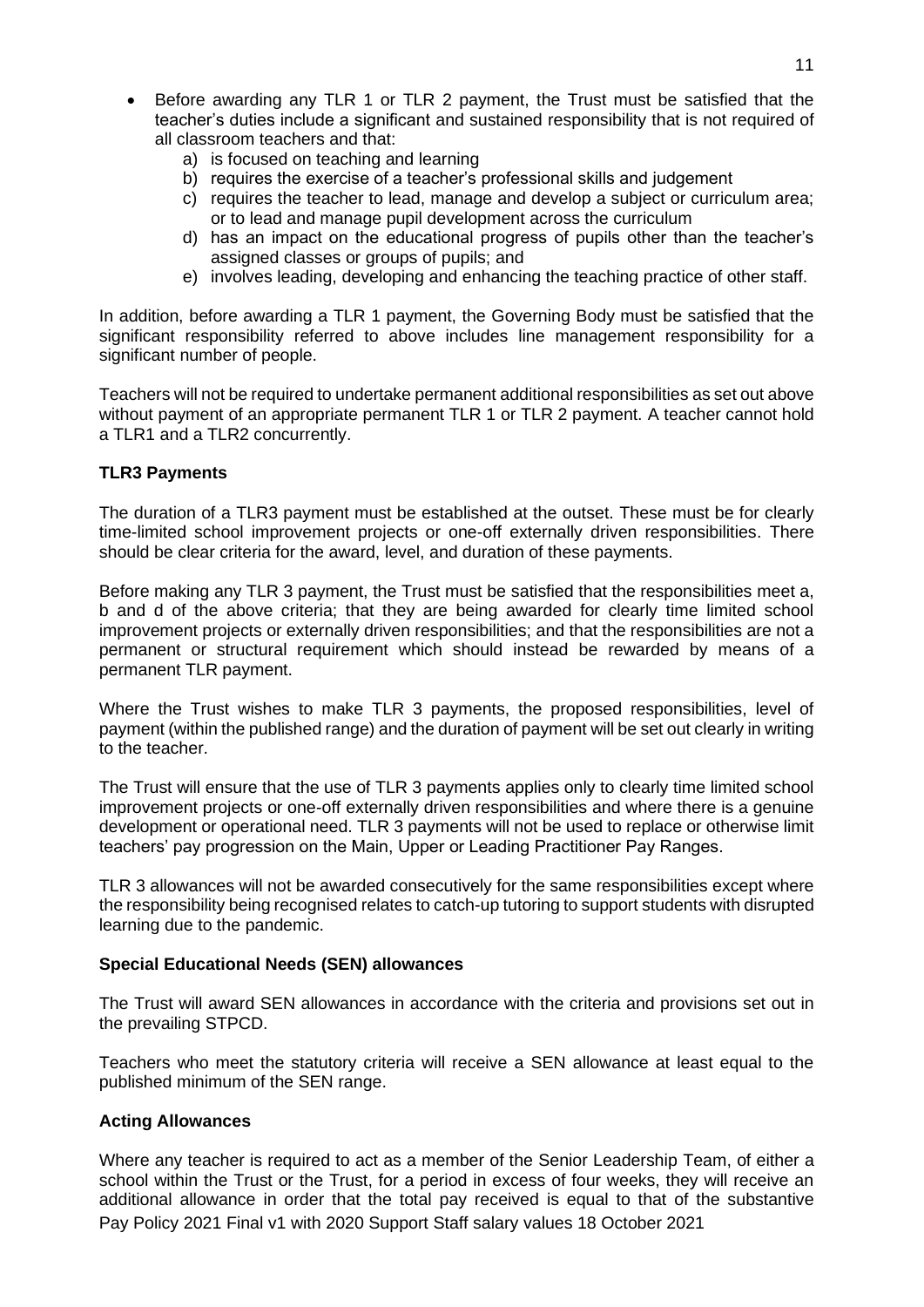postholder.

Payments will be backdated to the day on which the teacher assumed those duties. No pressure, direct or indirect, will be placed on teachers to act up where such acting up is voluntary on their part.

# **OTHER PAYMENTS**

# **Recruitment and Retention Incentives**

The Trust will, only in exceptional circumstances, consider the award of a recruitment or retention allowance for posts where the Trust anticipates or encounters recruitment and/or retention difficulties. This applies only to Classroom Teacher posts on the Main or Upper Pay Range, or hard to fill support staff roles.

In determining whether a post will be eligible for a recruitment or retention allowance the Trust will take account of the following factors:

- Whether the post is in a recognised shortage subject area
- Whether the post has had to be re-advertised due to insufficient quantity and/or quality of applicants
- Whether previous recruitment to posts of a similar nature has proven difficult
- Whether there has been a high rate of staff turnover
- Any other relevant circumstance that the Trust believes is having a detrimental impact on the recruitment and retention of staff.

Where such an incentive or benefit is awarded, the Trust will determine:

- Whether the award is for recruitment or retention
- The nature of the award (e.g., cash sums, travel, housing costs, etc.) and its value
- When/how it will be paid
- The start date and expected duration of the award (being subject to a maximum of 3 years)
- The review date after which the award may be withdrawn

In any event, the gross monetary value of any recruitment or retention incentive **will not** exceed 10% of the gross annual salary of the post (excluding any other additional payments).

All recruitment and retention payments are limited to a maximum of 3 years and will be reviewed annually or at intervals determined by the Trust for the individual circumstances.

# **Payments for Out of Hours Learning Activities**

Qualified teachers who agree to provide learning activities outside of normal school hours and whose salary range does not take account of such activity may be entitled to an additional payment.

Additional payments will be made at an hourly rate with reference to each teacher's actual pay spine position, calculated as  $1/1258.5<sup>th</sup>$  of the annual gross salary of the teacher.

# **Payment for Initial Teacher Training Activities**

The Trust have decided not to exercise its discretion to make payments to teachers with regard to the provision of initial teacher training. Mentors will be allocated time off timetable, at the Headteachers discretion, provided there is no financial impact of doing so.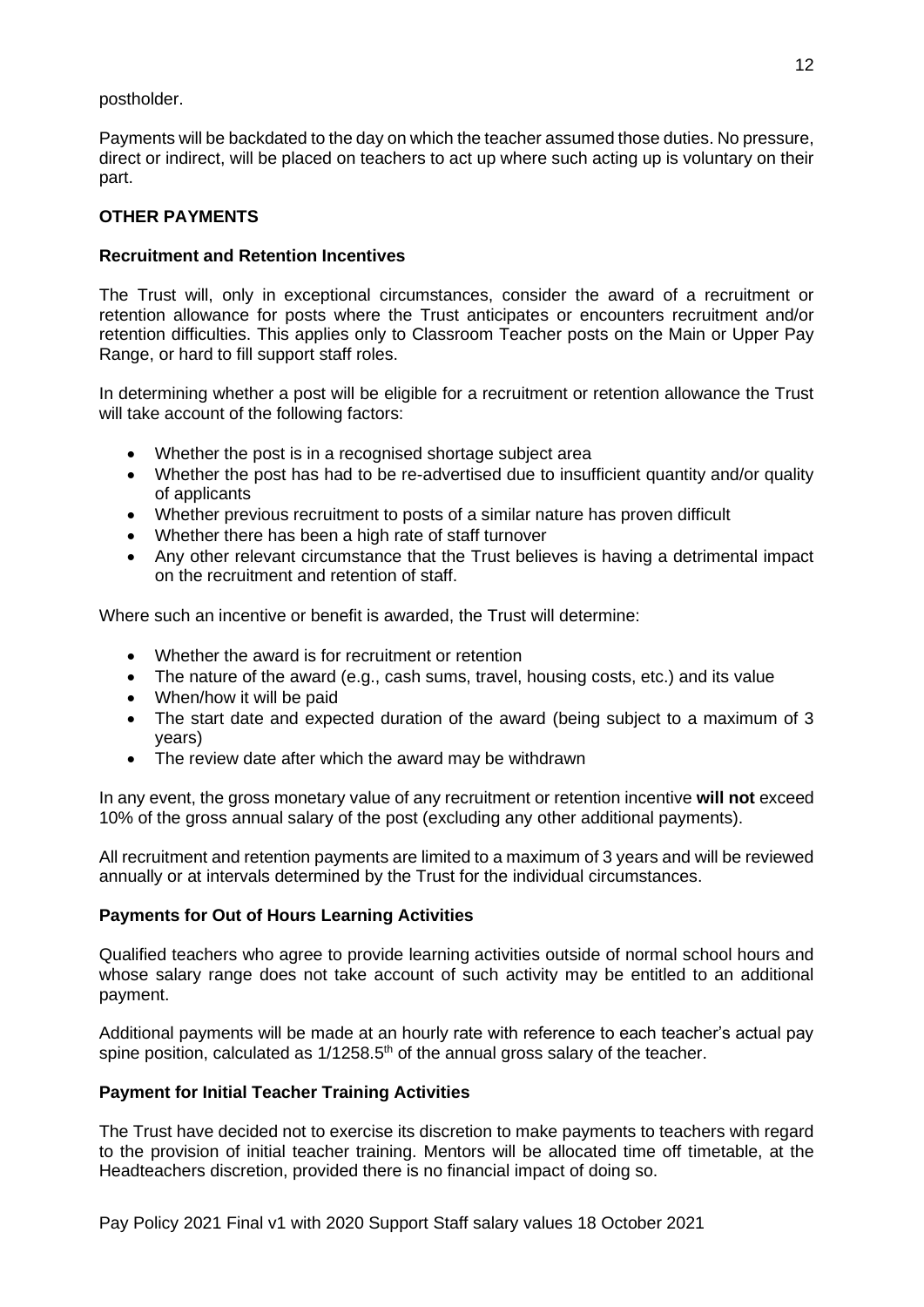#### **Payments for Continuing Professional Development**

The Trust have decided not to exercise its discretion to make payments to teachers in relation to continuing professional development activities outside of normal school hours.

# **Provision of Services by the Headteacher or staff to other Schools**

Where the Trust determine that the Headteacher and/or other members of staff should be paid for additional responsibilities or activities due to, or in respect of, the provision of services by the member of staff relating to the raising of educational standards to one or more additional schools, the rate of pay for such activities will be determined through the Berkshire Teaching School Alliance terms and conditions.

# **Allowances for Unqualified Teachers**

Unqualified teachers are not permitted to hold TLR's. The Trust has the discretion to award an allowance to an unqualified teacher for either sustained additional responsibility which is focused on teaching and learning and requires the exercise of the teacher's professional skills and judgement, or for qualifications or experience that bring added value to the role.

# **Honoraria**

The Trust will not pay any honoraria to any member of the teaching staff for carrying out their professional duties as a teacher, recognising that there is no provision within the STPCD for the payment of bonuses or honoraria in any circumstances.

Support Staff may be paid an honorarium of up to £2,000 per year (full time equivalent) to compensate for additional responsibility that does not fall within the purview of their job description, calculated with reference to the grade of the additional duties and the proportion of time spent on them. It is not possible for a member of support staff to hold more than one honorarium. Honoraria should be reviewed annually, and its ongoing justification documented.

# **SAFEGUARDING**

The Trust will operate salary safeguarding arrangements for teachers in line with the provisions of the STPCD.

#### **IRREGULAR WORKING PATTERNS Short Notice/Supply Teachers**

Teachers called to work on a day-to-day or other short notice basis will be paid on a daily basis calculated on the assumption that a full working year consists of 194 days; periods of employment for less than a day being calculated pro rata.

Teachers who are employed to teach for the full pupil day will be paid at a daily rate of 1/194th of the annual pay they would receive if engaged on a regular contract.

Teachers who work less than a full day will be hourly paid and will also have their salary calculated as an annual amount that will then be divided by 1258.5 to derive an hourly rate.

Casual support workers will be paid an hourly rate calculated from the annual salary using a 37 hour working week and 52.143 weeks calculation.

# **Casual Worker Pay**

Pay Policy 2021 Final v1 with 2020 Support Staff salary values 18 October 2021 Casual workers are engaged to work occasionally to provide cover, for example to cover sickness absence. Pay will be the hourly rate calculated from the salary value of the bottom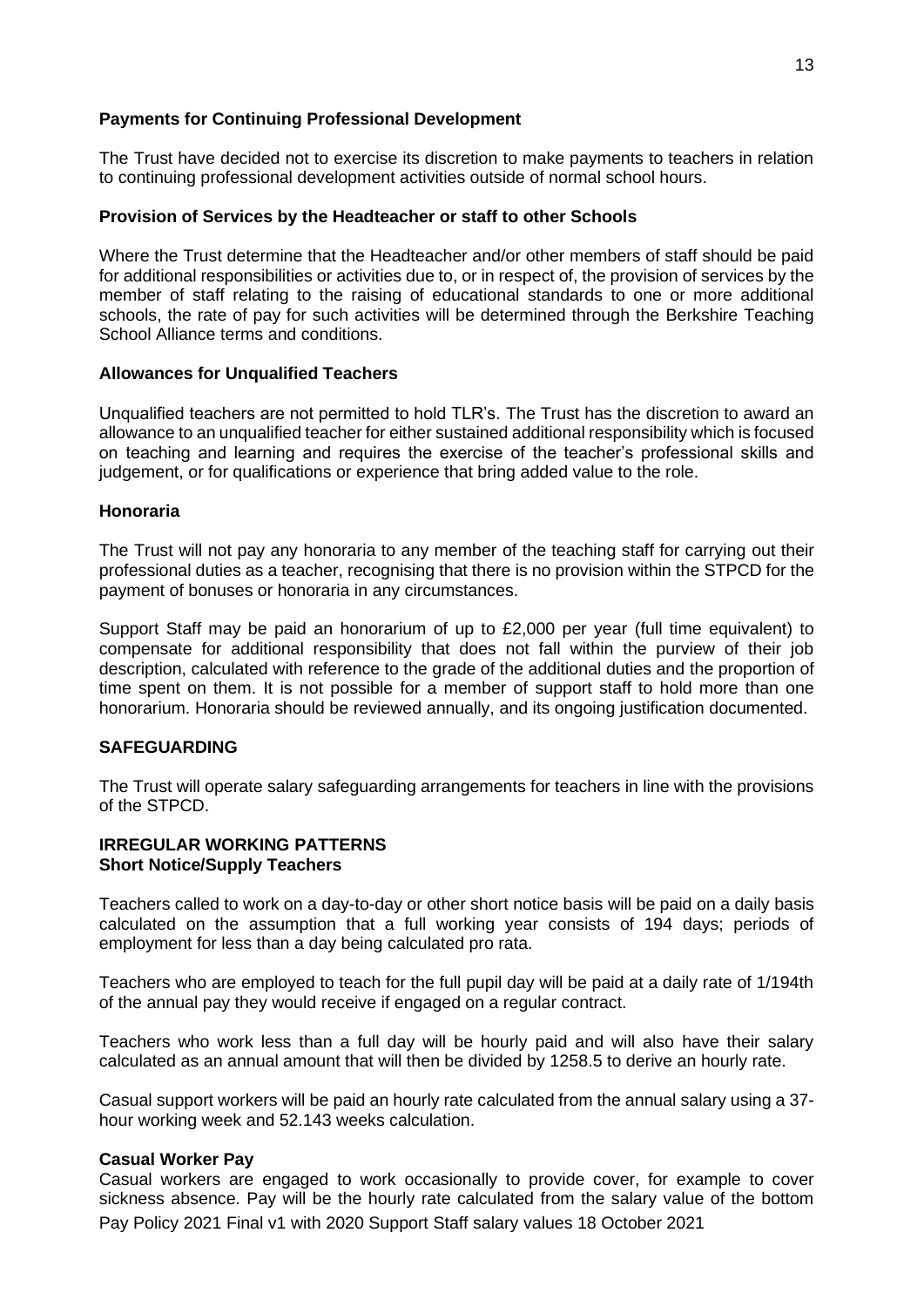spinal point of the grade for the role being covered. Such work is not subject to performance management or pay progression.

#### **Zero Hours Employee Pay**

Zero hours contracts are used where the Trust would wish to establish an employment relationship. Pay will be the hourly rate calculated from the salary value of the bottom spinal point of the grade for the role being covered. Such work is not subject to performance management or pay progression.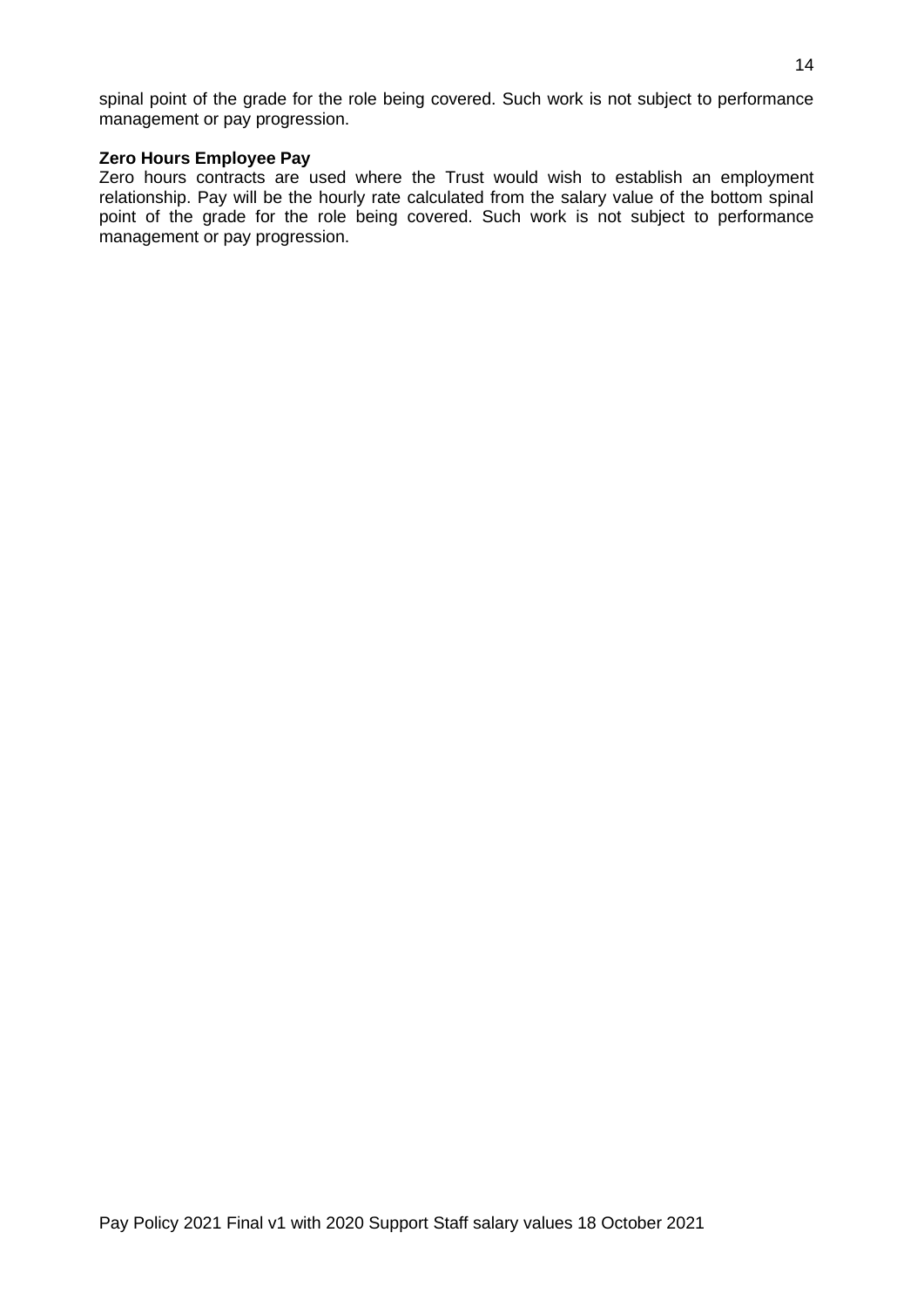# <span id="page-14-0"></span>5. PAY PROGRESSION

All staff can expect to have periods of maternity leave, family leave, or absence related to a disability, disregarded when pay progression decisions are made. Performance management goals will be set according to the specific needs of the employee and their school, and a flexible approach to when and how reviews can be completed will be taken. No member of staff will be denied incremental progression due to maternity leave, family leave, or absence due to a disability.

# **TEACHING STAFF PAY PROGRESSION**

The arrangements for teachers are set out in the Trust Teacher Development and Professional Practice Scheme.

Decisions regarding pay progression will be made with reference to the teachers' performance review reports and the pay recommendations they contain. In the case of ECTs, pay decisions will be made by means of the statutory induction process.

To be fair and transparent, assessments of performance will be properly rooted in evidence. Fairness will be assured by annual monitoring of the application of the pay policy and pay decisions. The evidence used to determine pay progression will be only that available through the performance management process and not through over-reliance on data, the misuse of pupil voice, parental opinion, and other sources.

Where teachers have joined the school part way through a performance management cycle, the Trust will, where necessary, seek evidence from the previous schools to assist pay decisions and will only, where necessary, seek evidence from the teachers themselves.

Where a teacher works less than one year and does not complete a full performance cycle, an assessment of progress against set goals will be made for the teacher to take to their next school.

Teachers' performance management reports will contain pay recommendations. Pay recommendation will be reviewed by the Headteacher to ensure consistency of approach across line managers, having regard to the performance management report and taking into account advice from the senior leadership team. The Audit and Risk Committee will make the final decision.

The Trust will ensure that appropriate funding is allocated for pay progression for all eligible staff.

The Trust will make pay decisions according to the criteria for progression set out in the prevailing STPCD and with reference to the Teacher Standards. All teachers can expect progression to the top of their pay range as a result of successful performance reviews.

Where the post holder is at the maximum of their salary range, only cost of living increases will apply, which will take effect  $1<sup>st</sup>$  September annually.

The rate of pay progression following a successful performance review will be limited to one spinal point on the relevant pay scale.

# **Classroom Teachers on the Main Pay Range**

Classroom teachers will be awarded pay progression on the Main Pay Range following each successful performance management review. Reviews will be deemed to be successful unless significant concerns about standards of performance have been raised in writing with the teacher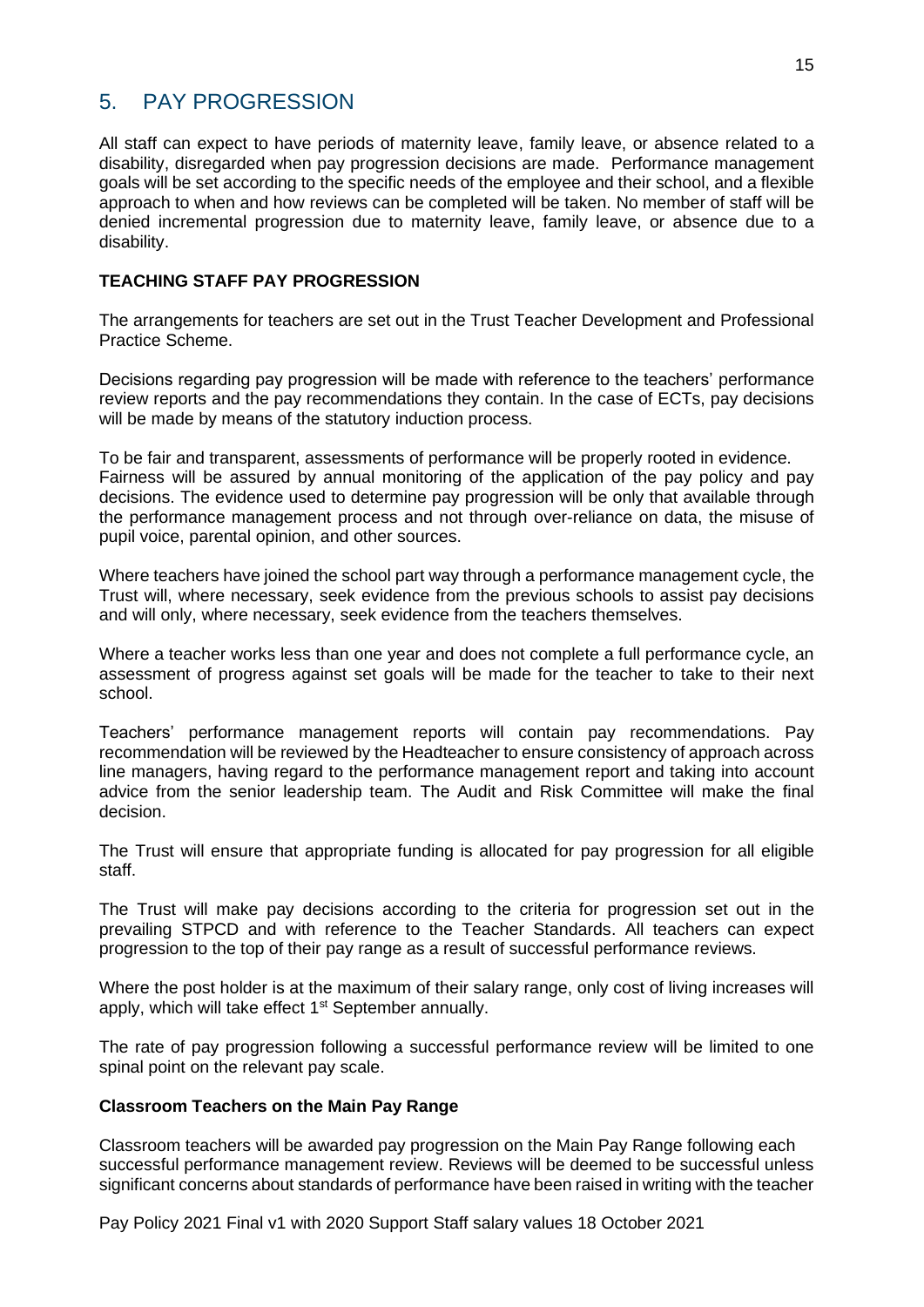during the annual performance management cycle and have not been sufficiently addressed through support provided by the school by the conclusion of that process.

ECTs will be awarded pay progression on the successful completion of their first year of induction.

# **Classroom Teachers on the Upper Pay Range**

Classroom teachers will be awarded pay progression on the Upper Pay Range following each successful performance review. Reviews will be deemed to be successful unless significant concerns about standards of performance have been raised in writing with the teacher during the annual performance management cycle and have not been sufficiently addressed through support provided by the school by the conclusion of that process.

Progression is annual and assessed using evidence of having met the goals and responsibilities of the role, and the capacity to meet the responsibilities progression to the next level will bring.

# **Leading Practitioner Teachers**

Leading Practitioner teachers will be awarded pay progression on their pay scales following each successful performance review. Reviews will be deemed to be successful unless significant concerns about standards of performance have been raised in writing with the teacher during the annual performance management cycle and have not been sufficiently addressed through support provided by the school by the conclusion of that process.

#### **Unqualified Classroom Teachers**

Unqualified classroom teachers will be awarded pay progression on their pay scale following each successful performance review. Reviews will be deemed to be successful unless significant concerns about standards of performance have been raised in writing with the teacher during the annual performance management cycle and have not been sufficiently addressed through support provided by the school by the conclusion of that process.

#### **Leadership Teachers**

Leadership teachers will be awarded pay progression on their pay scale following each successful performance review. Reviews will be deemed to be successful unless significant concerns about standards of performance have been raised in writing with the teacher during the annual performance management cycle and have not been sufficiently addressed through support provided by the school by the conclusion of that process.

# **SUPPORT STAFF PAY PROGRESSION**

Employees will increment up the scale within a given grade annually on  $1<sup>st</sup>$  September each year, subject to a satisfactory performance review. Progression up the scale will continue annually on 1<sup>st</sup> September until the maximum of the grade range has been reached.

Employees subject to a six-month probation period will receive their first increment on successful completion of their probation period. If the probation period is extended beyond six months, incremental progression will not take place until probation has been successfully completed and will not be backdated to the original six-month completion date. Once probation is completed, thereafter incremental progression is on 1 September as set out above.

Reviews will be deemed to be successful unless significant concerns about standards of performance have been raised in writing with the employee during the annual performance management cycle and have not been sufficiently addressed through support provided by the school by the conclusion of that process.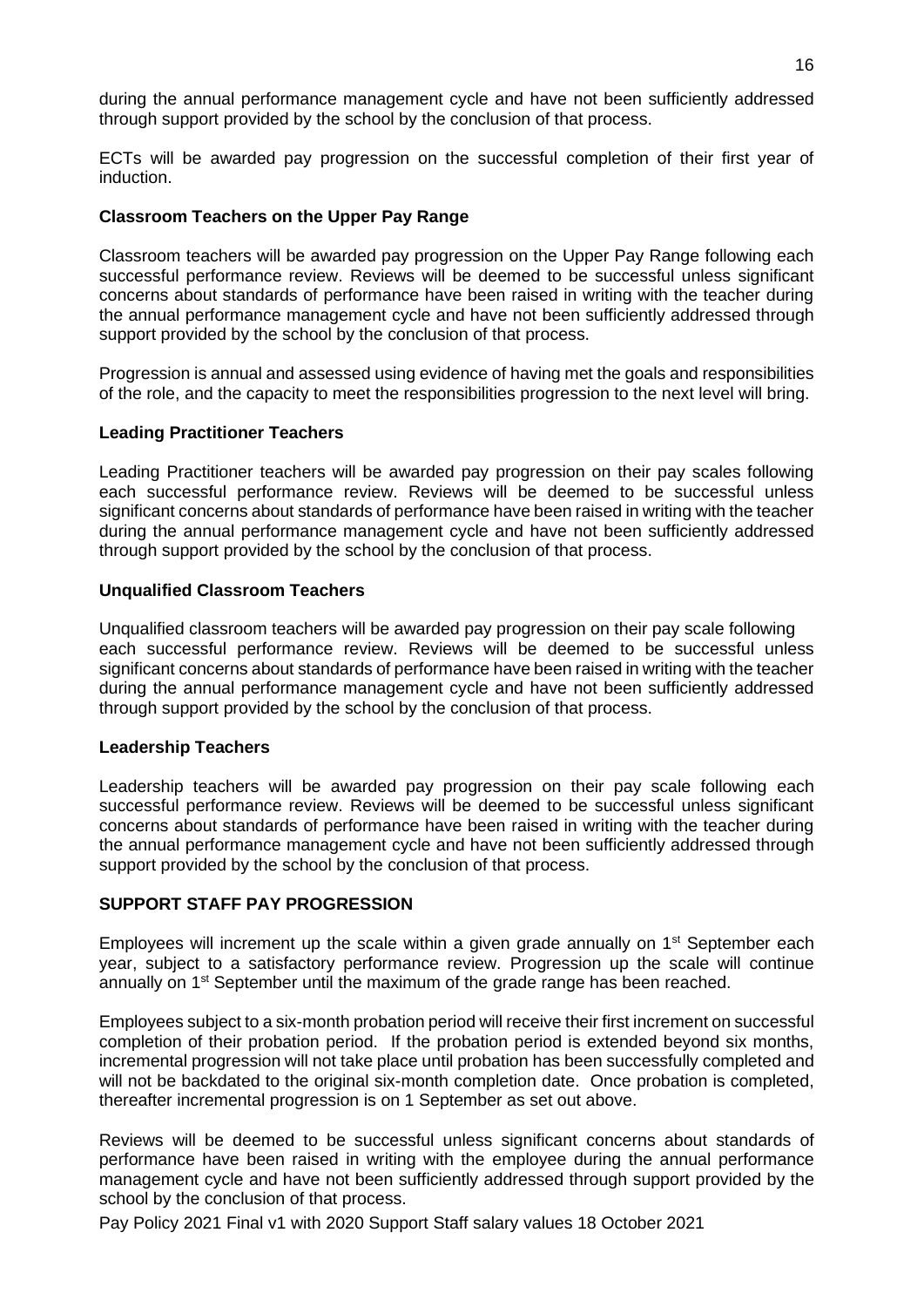Wherever a single point salary grade exists, typically used for cleaning, catering, and invigilation roles, only the cost-of-living increases will apply, which will take effect 1<sup>st</sup> April annually.

Where the post holder is at the maximum of their salary range, only cost of living increases will apply, which will take effect  $1<sup>st</sup>$  April annually.

The rate of pay progression following a successful performance review will be limited to one spinal point on the relevant pay scale.

#### **Withheld Increments**

For all teaching and support staff, increments may be withheld when an employee has performed unsatisfactorily, and this is supported by the performance management process, or other formal procedures such as performance capability. In all such cases the affected employee will be aware of the concerns and the possible consequences.

# **MOVEMENT TO THE UPPER PAY RANGE**

#### **Applications and Evidence**

Any qualified teacher may apply to be paid on the Upper Pay Range. All applications must be assessed in line with this policy. It is the responsibility of the teacher to decide whether or not they wish to apply to be paid on the Upper Pay Range. Any teacher considering applying may wish to speak to their line manager as part of wider career planning to ensure opportunities to gather experience and evidence are provided.

Any teacher planning towards making an application to move to the Upper Pay Range should be discussing opportunities to gain the relevant experience with their line manager. Working towards the Upper Pay Range responsibilities is a self-led plan, and applications should be initiated by the teacher.

Managers and Headteachers also have a responsibility to remind staff that they should think about their career progression and flag updates and processes for applications.

Applications may be made once a year. Where teachers wish to be assessed, they should notify their line manager in writing. The teacher's application will be appended to their professional development plan. The evidence to be used will be only that available through the professional development process.

If a teacher is simultaneously employed at another school(s), they may submit separate applications if they wish to apply to be paid on the Upper Pay Range in that school or schools. This Trust will not be bound by any pay decision made by another school.

#### **Assessment**

An application from a qualified teacher will be successful where the Trust is satisfied that:

- a) The teacher is highly competent in all elements of the relevant standards; and
- b) The teacher's achievements and contribution to the Trust are substantial and sustained.

For the purposes of this pay policy, the Trust will be satisfied that the teacher has met the expectations for progression to the Upper Pay Range where the Upper Pay Range criteria (see Appendix 3) have been satisfied as evidenced by no more than two successful performance reviews.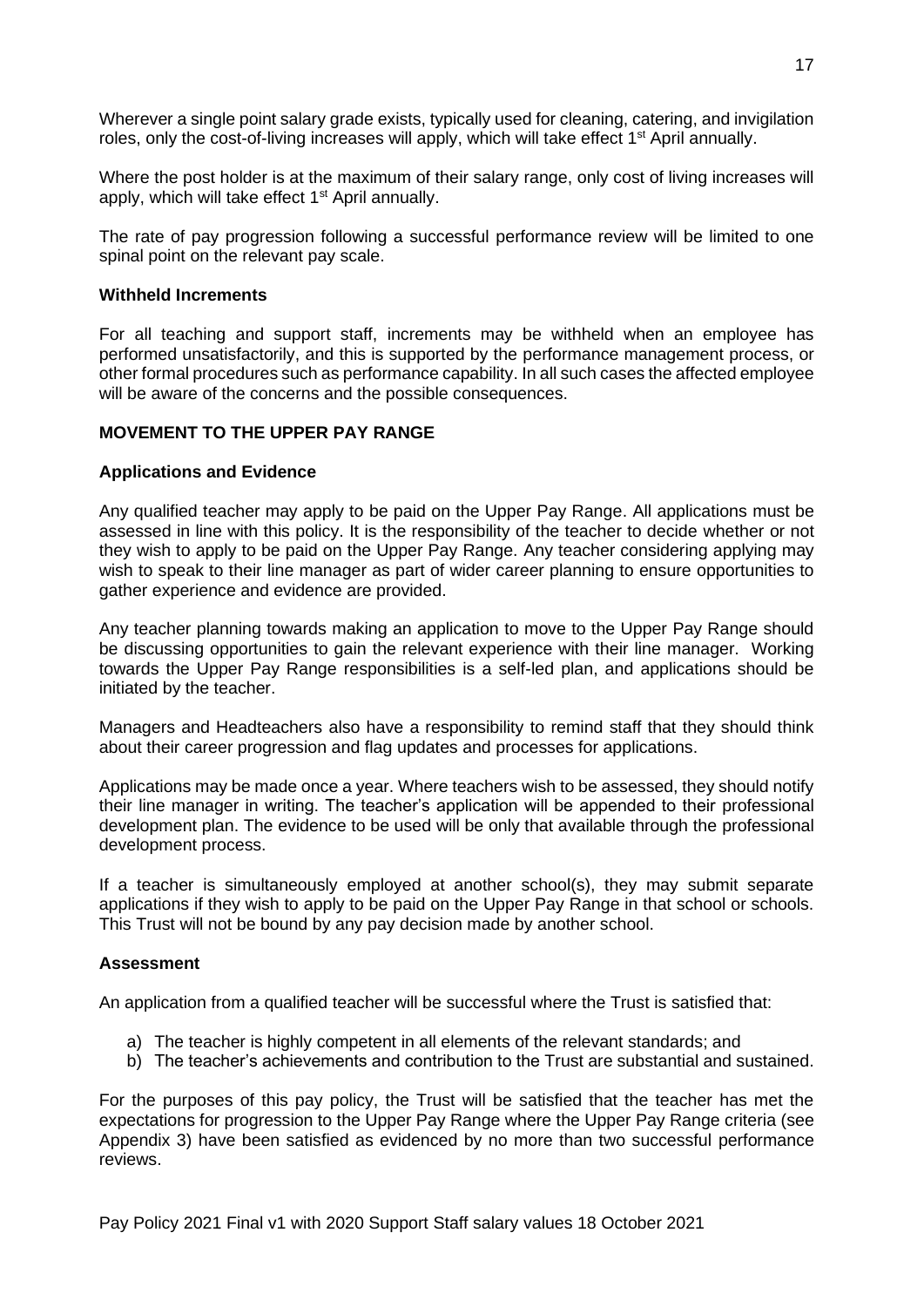In making its decision, the Trust will have regard to the most recent performance review or, at most, the two most recent performance reviews. Reviews will be deemed to be successful unless significant concerns about standards of performance have been raised in writing with the teacher during the annual performance management cycle and have not been sufficiently addressed through support provided by the school by the conclusion of that process.

The initial assessment will be made by the line manager who will, in assessing against the criteria above, ensure that the contribution of a part-time teacher is considered equitably bearing in mind their working hours. A recommendation will then be put to the Headteacher who will review all applications at that time to ensure consistency of approach across line managers. The decision rests with the Audit and Risk Committee.

# **Notification and Feedback**

The line manager will provide written feedback to the teacher within 10 working days of the performance review.

Feedback for unsuccessful teachers will have a developmental focus, stating specifically which UPR criteria were met, and which were not met, and confirming the right to appeal. Any appeal against a decision not to move the teacher onto the upper pay range will be heard under the Trust's pay appeals procedure contained in this Pay Policy.

#### **Pay Progression for Successful Applicants**

Successful applicants will be moved onto the Upper Pay Range with effect from 1 September of the calendar year they applied. It is the Trust's policy to place teachers who have successfully applied to access the Upper Pay Range on the minimum of the range.

#### **PART-TIME STAFF**

Staff employed on an ongoing basis at the school and who work less than a full working week are deemed to be part-time.

The Trust will give part time teachers a written statement detailing their working time obligations and the standard mechanism used to determine their pay, subject to the provisions of the statutory pay and working time arrangements and by comparison with the school's timetabled teaching week for a full-time teacher in an equivalent post. Any additional hours worked by agreement from time to time in the same role will be paid at the same rate.

Part time support staff will have their part time hours, working weeks and pro rata salary confirmed as part of the pay progression notification.

TLR1 and TLR2 allowances are paid on a pro rata basis for part time staff at the same proportion as the teacher's part time contract. Any TLR3 payment is not pro rata.

# <span id="page-17-0"></span>6. PAY APPEALS

# **ALL STAFF**

In the event of any employee seeking reconsideration of a pay decision they should first seek to resolve the matter informally through discussion with the decision-maker (usually their line manager) within 10 working days of the notification of the decision.

Where this is not possible, or the matter is still unresolved, the employee may put their concerns in writing to the initial decision maker within 10 working days of the original decision, or the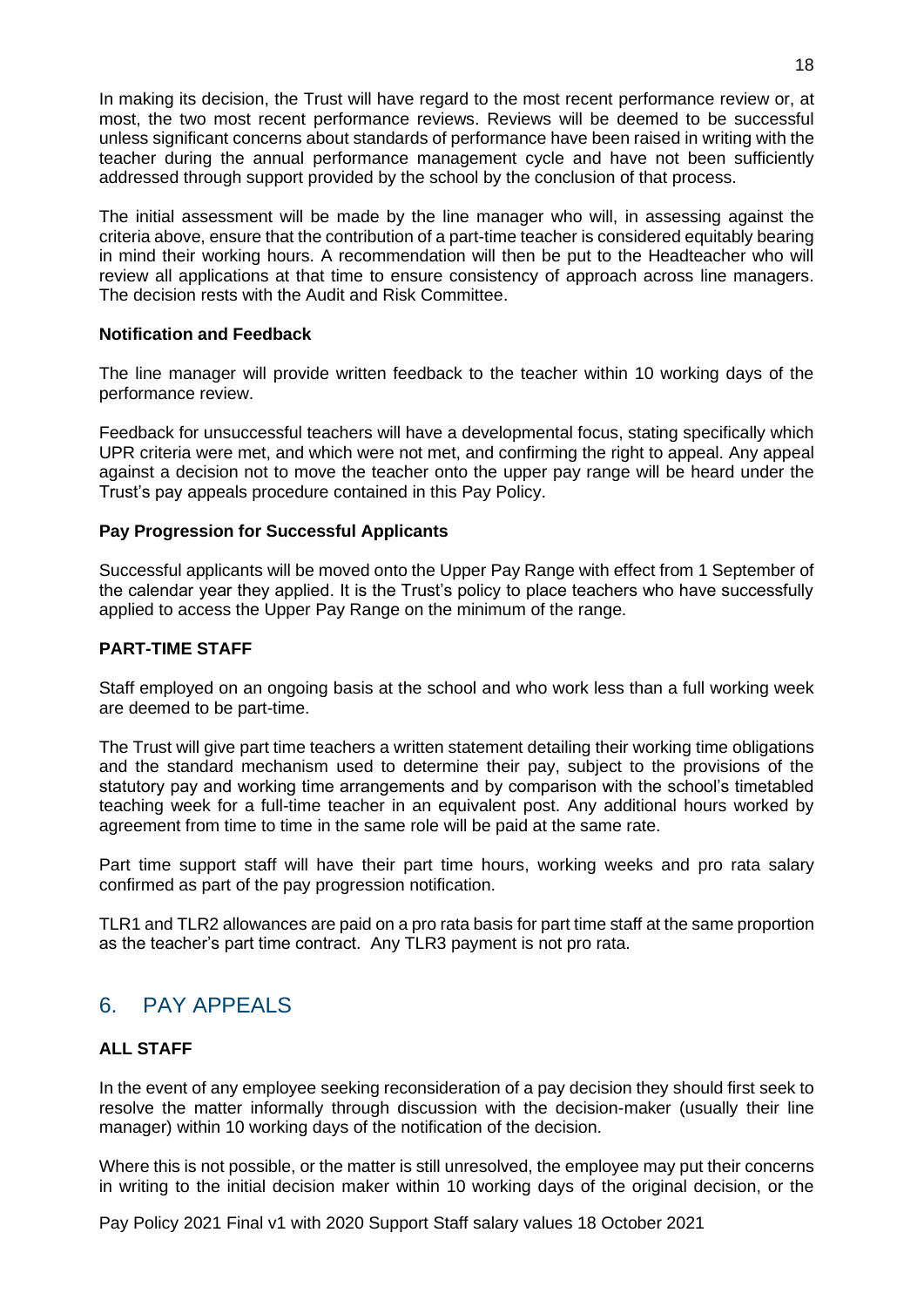outcome of the informal discussion, to request a formal review. The table below indicates who will conduct formal reviews.

The Formal Review Panel should convene a hearing providing 10 working days to consider the employee's concerns and afford the opportunity for them to make representations in person, accompanied by a trade union representative or work colleague if desired. The employee should be informed, in writing, of the outcome of the meeting within 5 working days and notified of the right of appeal, where applicable.

If the employee wishes to appeal against the decision of the Formal Review Panel, they should do so in writing within 10 working days of the written notification of the panel's decision, setting out the grounds for appeal. Any appeal against the decision of the Formal Review Panel should be heard by a panel of the Audit and Risk Committee, who were not part of the original pay decision. The appeal hearing should normally be held within 20 working days of the date of the written appeal notification, giving the employee at least 10 working days' notice of the date of the appeal.

| Who                                                      | Pay Recommendations/Informal<br>review                                           | <b>Formal Review Panel</b>                 |
|----------------------------------------------------------|----------------------------------------------------------------------------------|--------------------------------------------|
| <b>Chief Executive</b><br>Officer                        | Trust Board including the Chair of<br>the Board and an Independent<br>Consultant | <b>Panel of Trustees</b>                   |
| Chief Financial and<br><b>Operations Officer</b>         | Chief Executive Officer and Chair of Panel of Trustees<br>the Board              |                                            |
| Executive<br>Headteachers /<br>Directors of<br>Education | <b>Chief Executive Officer</b>                                                   | Standards Committee                        |
| <b>Headteachers</b>                                      | <b>Chief Executive Officer</b>                                                   | <b>Standards Committee</b>                 |
| <b>Teaching Staff</b>                                    | <b>Headteachers</b>                                                              | ILAB                                       |
| <b>Support Staff</b>                                     | <b>Headteachers</b>                                                              | ILAB                                       |
| <b>Central Services</b><br>staff                         | <b>Chief Financial and Operations</b><br>Officer                                 | <b>Finance and Operations</b><br>Committee |

The following list, which is not exhaustive, includes the usual reasons for seeking a review of a pay determination. That the person or committee by whom the decision was made:

- Incorrectly applied a provision of the policy
- Incorrectly applied any provision of the STPCD (teachers)
- Failed to have proper regard for relevant statutory guidance
- Failed to take proper account of relevant evidence
- Took account of irrelevant or inaccurate evidence
- Was biased
- Otherwise unlawfully discriminated against the employee.

The appellant also has the right to see all relevant papers and to be accompanied by a trade union representative or a work colleague.

If the appellant wishes to submit any written evidence as part of their appeal, then they must do so at least 5 working days prior to the appeal hearing.

An agenda for hearing a pay appeal is included at appendix 2.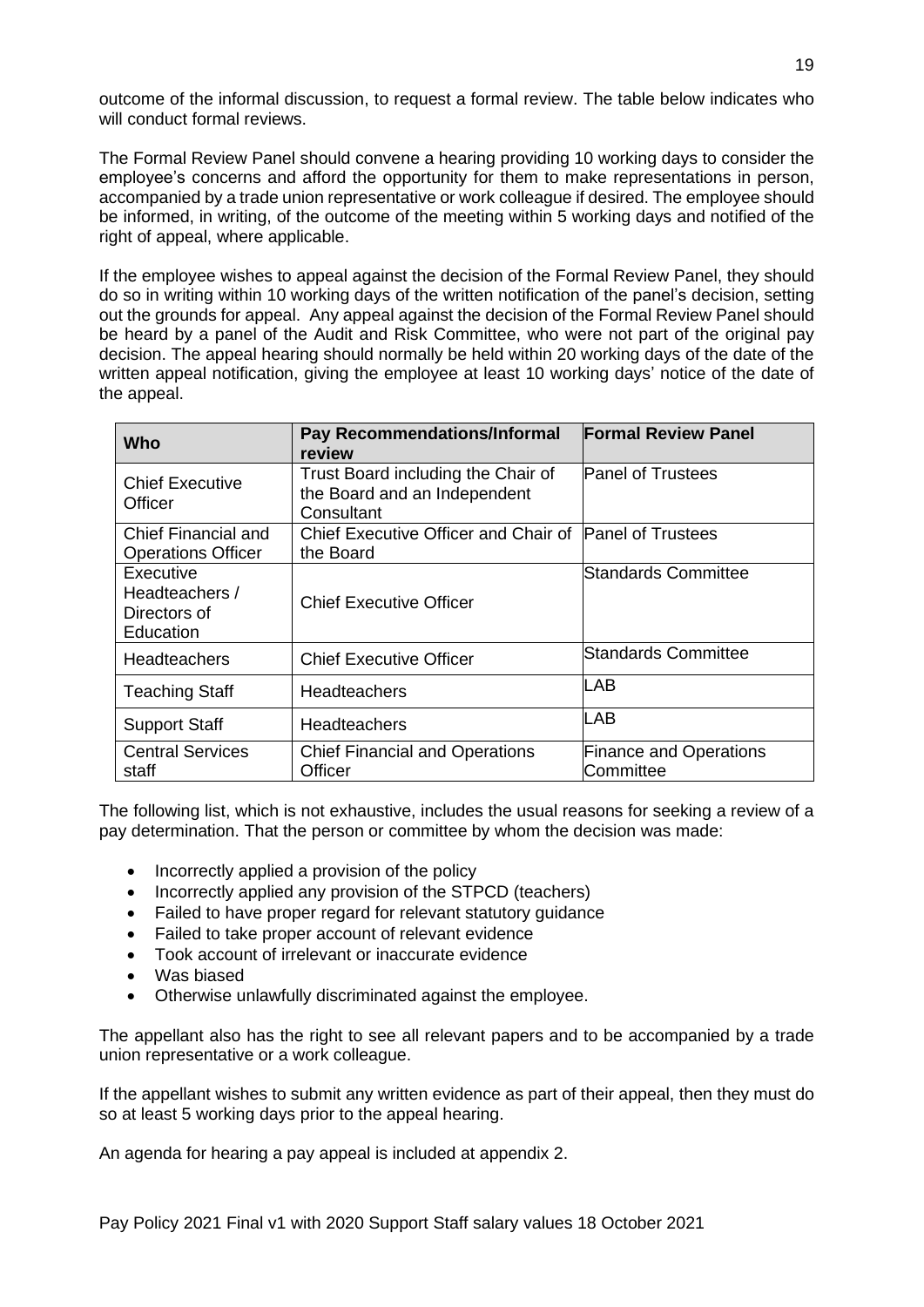At either the formal review stage or the appeal stage, the panel can decide to invite the decision maker at the previous stage to attend to explain their decision.

This procedure fulfils the function of the grievance procedure and therefore pay decisions cannot be initiated or reopened under the general grievance procedure.

# <span id="page-19-0"></span>7. TUPE

Where possible, the Trust will look to harmonise pay and conditions for staff members joining the Trust through the Transfer of Undertaking Protection of Employment (TUPE) route. Any measure(s) the Trust plans to take will be outlined in writing and will undergo a full consultation with the potentially affected staff body.

Where an employee transfers into the Trust with enhanced terms of employment when compared to Trust terms, those enhanced terms will continue to apply.

# <span id="page-19-1"></span>8. POLICY REVIEW

This policy will be formally reviewed and adopted by the Trust annually following the publication of the School Teachers' Pay & Conditions Document. Appendices may be amended during the year to apply changes to the NJC Scale Points when published.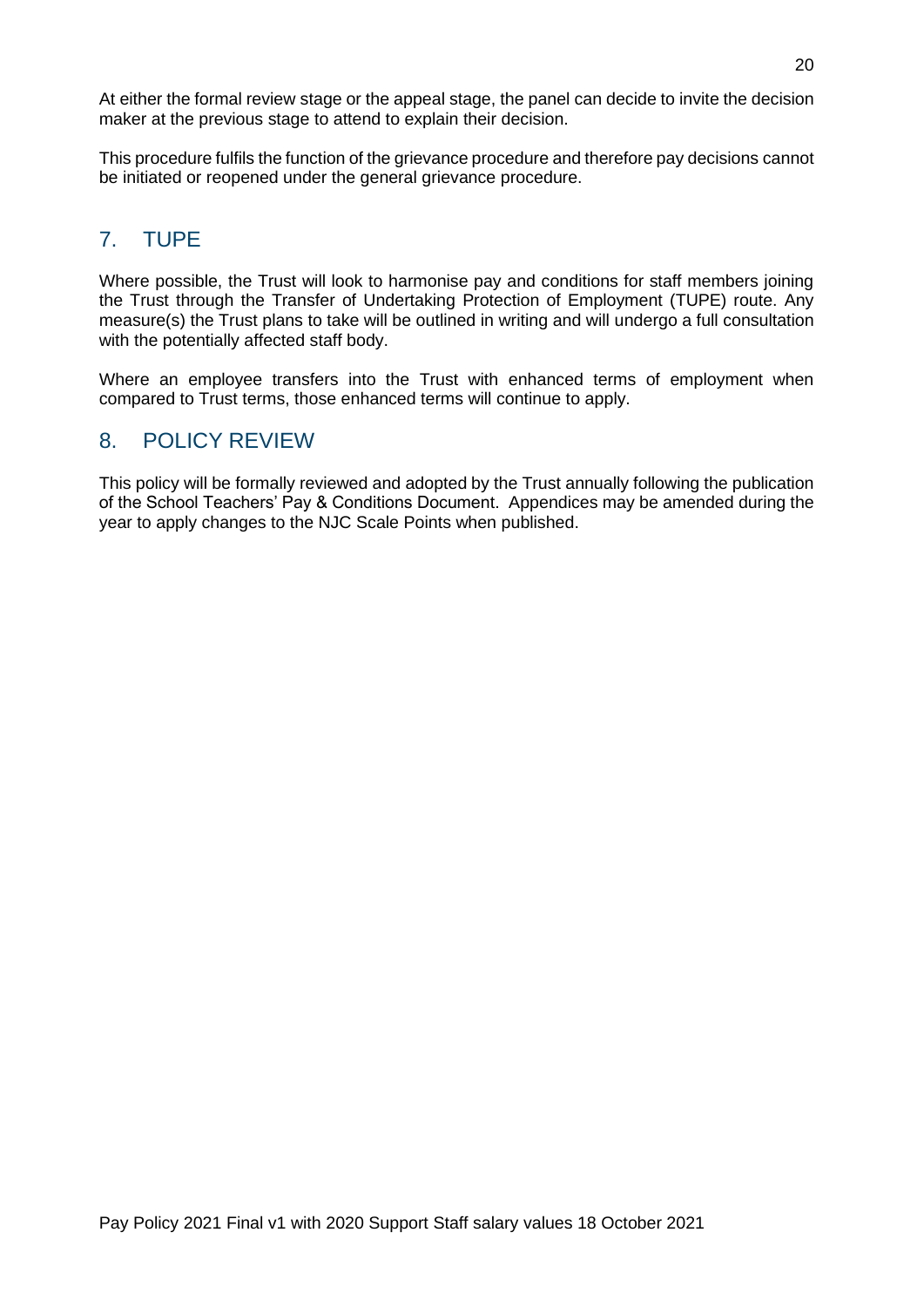# <span id="page-20-0"></span>**APPENDIX 1 – PAY SCALES**

#### **Pay Structure**

The Trust recognises the minimum and maximum of the established pay ranges as outlined in the School Teachers' Pay and Conditions Document (STPCD). Applicable from 1 September 2021:

# **Classroom Teachers**

| <b>Pay Point</b> | E&W (Exc | <b>Fringe</b> |
|------------------|----------|---------------|
|                  | London)  |               |
| MET-MPR1         | £25,714  | £26,948       |
| MET-MPR2         | £27,600  | £28,828       |
| MET-MPR3         | £29,664  | £30,883       |
| MET-MPR4         | £31,778  | £32,999       |
| MET-MPR5         | £34,100  | £35,307       |
| MET-MPR6         | £36,961  | £38,174       |
|                  |          |               |
| MET-UPR1         | £38,690  | £39,864       |
| MET-UPR2         | £40,124  | £41,295       |
| MET-UPR3         | £41,604  | £42,780       |

# **Teaching and Learning Responsibility**

| <b>TLR Band</b>   | <b>TLR Value</b>           |
|-------------------|----------------------------|
| TLR 1a            | £8,291                     |
| TLR 1b            | £11,160                    |
| TLR 1c            | £14,030                    |
| TLR <sub>2a</sub> | £2,873                     |
| TLR 2b            | $\overline{\text{£}}4,944$ |
| TLR <sub>2c</sub> | £7,017                     |
| TLR <sub>3</sub>  | £571 - £2833               |

#### **SEN Allowance**

| <b>SEN Band</b>     | <b>SEN Value</b> |  |
|---------------------|------------------|--|
| MET-SEN1 Min        | £2,270           |  |
| <b>MET-SEN2 Max</b> | £4.479           |  |

# **Leading Practitioner (7-points)**

| <b>LP Point</b> | <b>E&amp;W</b> (Exc | <b>Fringe</b> |  |
|-----------------|---------------------|---------------|--|
|                 | London)             |               |  |
| <b>MET-LP1</b>  | £42,402             | £43,569       |  |
| MET-LP2         | £43,465             | £44,867       |  |
| MET-LP3         | £44,550             | £46,165       |  |
| <b>MET-LP4</b>  | £45,658             | £47,462       |  |
| <b>MET-LP5</b>  | £46,796             | £48,760       |  |
| <b>MET-LP6</b>  | £47,969             | £50,058       |  |
| <b>MET-LP7</b>  | £49,261             | £51,355       |  |

Pay Policy 2021 Final v1 with 2020 Support Staff salary values 18 October 2021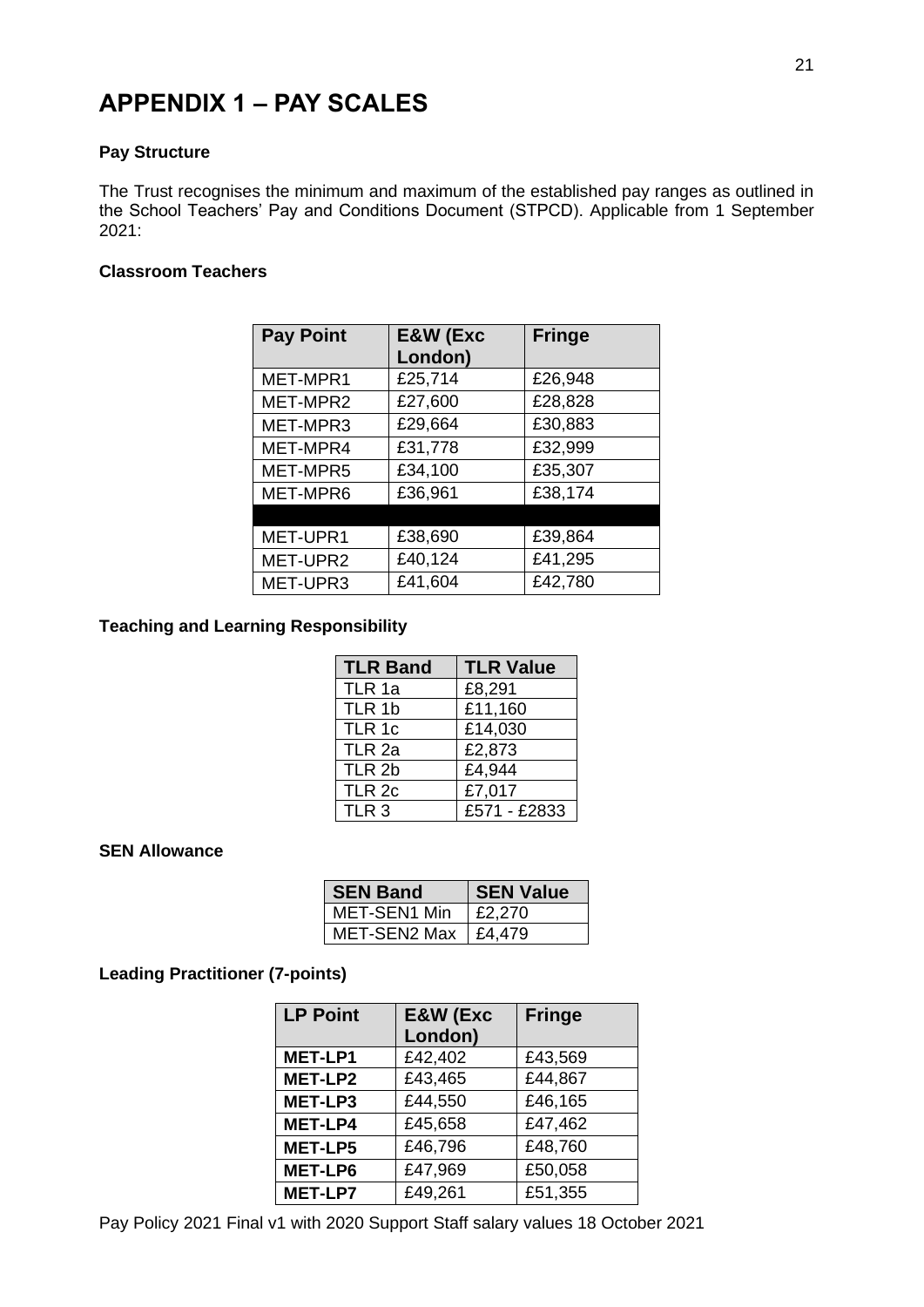# **Unqualified Teacher**

| <b>UNQ Band</b> | E&W (Exc<br>London) | <b>Fringe</b> |
|-----------------|---------------------|---------------|
| <b>MET-UNQ1</b> | £18,419             | £19,613       |
| <b>MET-UNQ2</b> | £20,532             | £21,723       |
| <b>MET-UNQ3</b> | £22,644             | £23,837       |
| <b>MET-UNQ4</b> | £24,507             | £25,699       |
| <b>MET-UNQ5</b> | £26,622             | £27,812       |
| <b>MET-UNQ6</b> | £28,735             | £29,924       |

# **Leadership**

| Leadership<br><b>Spine</b> | E&W (Exc<br>London) | <b>Fringe</b><br>Area |  |
|----------------------------|---------------------|-----------------------|--|
| 1                          | £42,195             | £43,356               |  |
| $\overline{2}$             | £43,251             | £44,415               |  |
|                            |                     |                       |  |
| 3                          | £44,331             | £45,495               |  |
| 4                          | £45,434             | £46,604               |  |
| 5                          | £46,566             | £47,737               |  |
| 6                          | £47,735             | £48,901               |  |
| 7                          | £49,019             | £50,190               |  |
| 8                          | £50,151             | £51,314               |  |
| 9                          | £51,402             | £52,568               |  |
| 10                         | £52,723             | £53,888               |  |
| 11                         | £54,091             | £55,254               |  |
| 12                         | £55,338             | £56,506               |  |
| 13                         | £56,721             | £57,890               |  |
| 14                         | £58,135             | £59,302               |  |
| 15                         | £59,581             | £60,744               |  |
| 16                         | £61,166             | £62,333               |  |
| 17                         | £62,570             | £63,746               |  |
| 18                         | £64,143             | £65,310               |  |
| 19                         | £65,735             | £66,900               |  |
| 20                         | £67,364             | £68,536               |  |
| 21                         | £69,031             | £70,204               |  |
| 22                         | £70,745             | £71,914               |  |
| 23                         | £72,497             | £73,661               |  |
| 24                         | £74,295             | £75,466               |  |
| 25                         | £76,141             | £77,307               |  |
| 26                         | £78,025             | £79,195               |  |
| 27                         | £79,958             | £81,124               |  |
| 28                         | £81,942             | £83,105               |  |
| 29                         | £83,971             | £85,139               |  |
| 30                         | £86,061             | £87,221               |  |
| 31                         | £88,187             | £89,357               |  |
| 32                         | £90,379             | £91,549               |  |
| 33                         | £92,624             | £93,795               |  |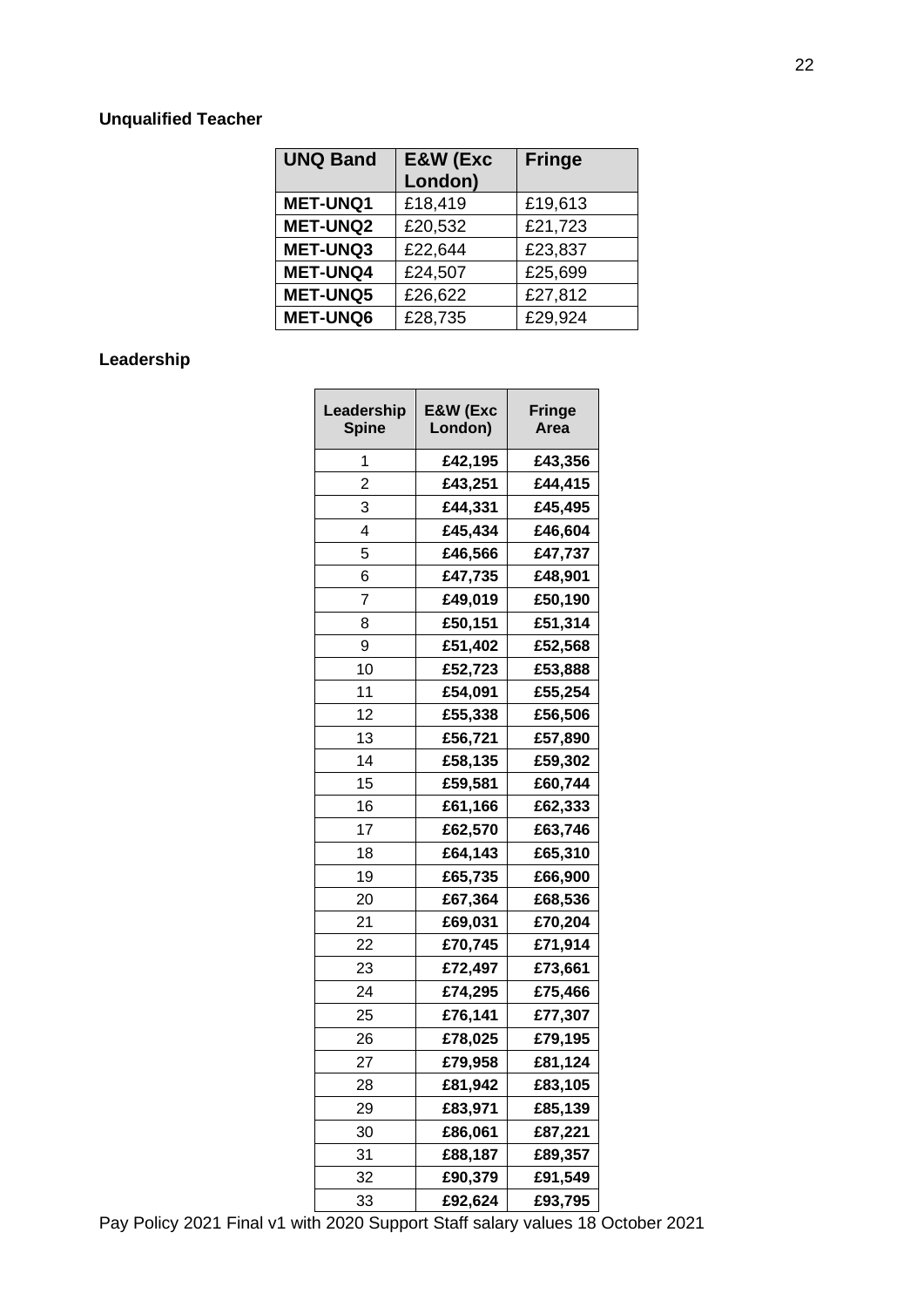| 34 | £94,914  | £96,083  |
|----|----------|----------|
| 35 | £97,273  | £98,443  |
| 36 | £99,681  | £100,848 |
| 37 | £102,159 | £103,327 |
| 38 | £104,687 | £105,855 |
| 39 | £107,239 | £108,402 |
| 40 | £109,914 | £111,086 |
| 41 | £112,660 | £113,828 |
| 42 | £115,483 | £116,653 |
| 43 | £117,197 | £118,356 |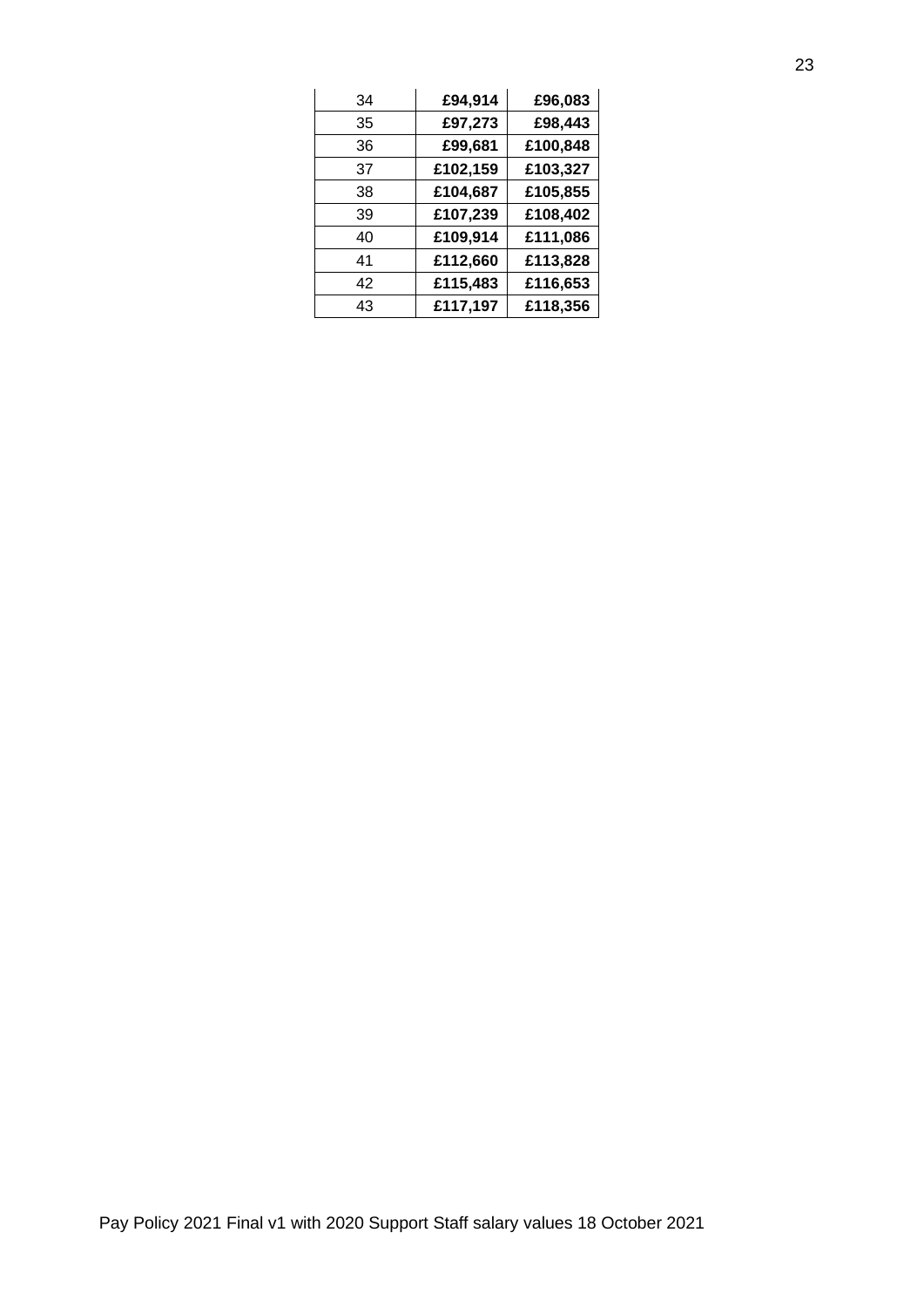# **NJC Scales – applicable from 1 April 2020 – Values to be updated to 2021 values once nationally agreed**

| Grade       | <b>SCP</b>     | <b>Annual</b><br>from 1<br><b>April</b><br>2020 |         | Grade | <b>SCP</b> | <b>Annual</b><br>from 1<br><b>April</b><br>2020 |
|-------------|----------------|-------------------------------------------------|---------|-------|------------|-------------------------------------------------|
| 1           | 1              | £17,842                                         |         | 25    | £29,577    |                                                 |
|             | $\overline{2}$ | £18,198                                         |         |       | 26         | £30,451                                         |
| $\mathbf 2$ | 3              | £18,562                                         |         | 7     | 27         | £31,346                                         |
|             | 4              | £18,933                                         |         |       | 28         | £32,234                                         |
| 3           | 5              | £19,312                                         |         |       | 29         | £32,910                                         |
|             | 6              | £19,698                                         |         |       | 30         | £33,782                                         |
|             | 7              | £20,092                                         |         |       | 31         | £34,728                                         |
|             | 8              | £20,493                                         | 8       | 32    | £35,745    |                                                 |
| 4           | 9              | £20,903                                         |         | 33    | £36,922    |                                                 |
|             | 10             | £21,322                                         |         | 34    | £37,890    |                                                 |
|             | 11             | £21,748                                         |         |       | 35         | £38,890                                         |
|             | 12             | £22,183                                         | 9<br>10 | 36    | £39,880    |                                                 |
|             | 13             | £22,627                                         |         | 37    | £40,876    |                                                 |
| 5           | 14             | £23,080                                         |         | 38    | £41,881    |                                                 |
|             | 15             | £23,541                                         |         | 39    | £42,821    |                                                 |
|             | 16             | £24,012                                         |         | 40    | £43,857    |                                                 |
|             | 17             | £24,491                                         |         | 41    | £44,863    |                                                 |
|             | 18             | £24,982                                         |         | 42    | £45,859    |                                                 |
|             | 19             | £25,481                                         |         | 43    | £46,845    |                                                 |
|             | 20             | £25,991                                         |         | 44    | £47,850    |                                                 |
| 6           | 21             | £26,511                                         |         | 45    | £48,848    |                                                 |
|             | 22             | £27,041                                         |         |       | 46         | £49,865                                         |
|             | 23             | £27,741                                         |         |       | 47         | £50,885                                         |
|             | 24             | £28,672                                         |         |       | 48         | £51,897                                         |
|             |                |                                                 |         |       | 49         | £52,907                                         |
|             |                |                                                 |         | 11    | 50         | £53,919                                         |

 **£54,933 £55,951**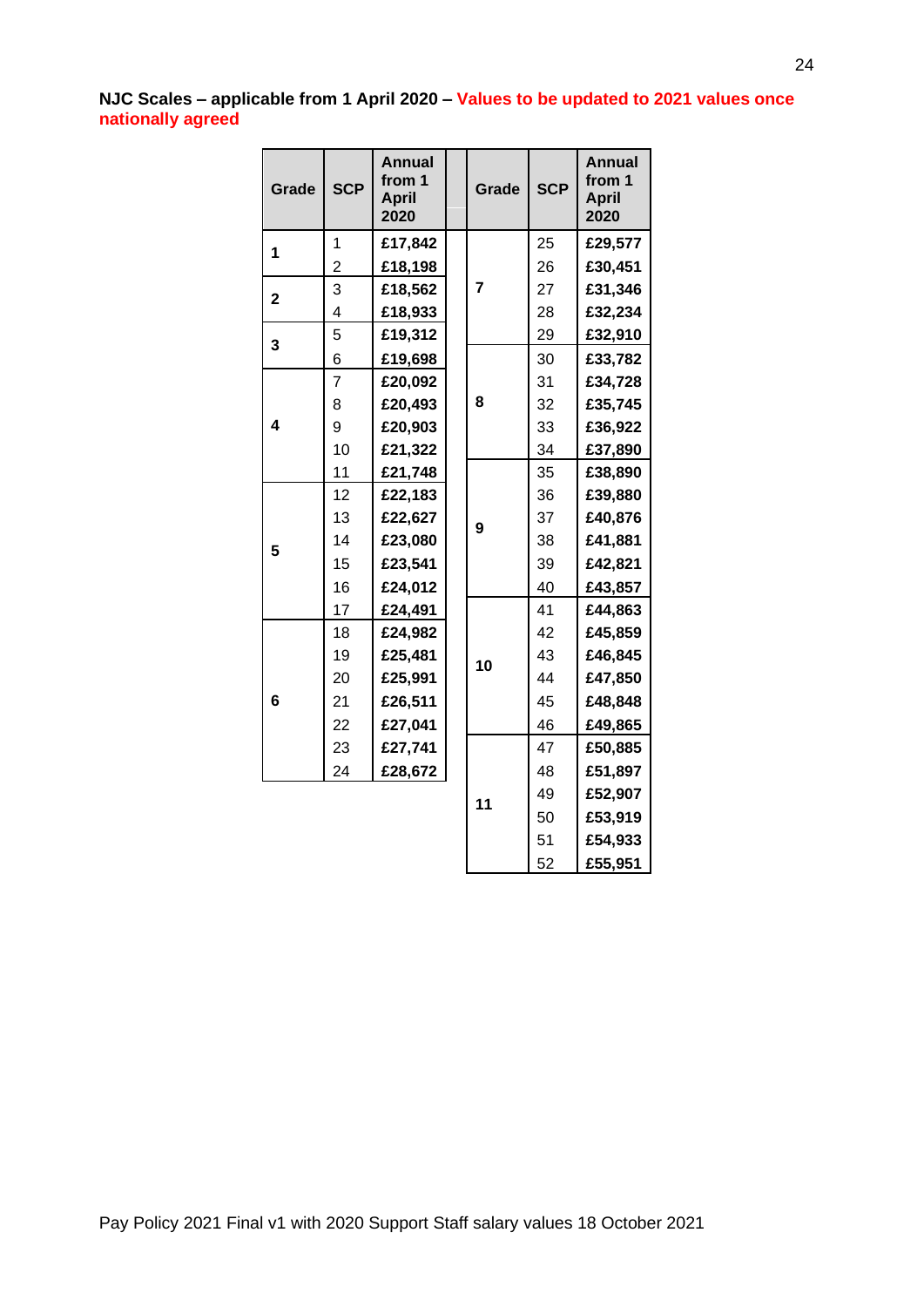**Trust Central Services – Service Heads Pay Scales Applicable from 1 April 2021** 

| Grade | <b>SCP</b> | <b>Annual from</b> |
|-------|------------|--------------------|
|       |            | 1 April 2021       |
|       | 53         | £57,986            |
|       | 54         | £59,061            |
| 12    | 55         | £60,156            |
|       | 56         | £61,271            |
|       | 57         | £62,406            |
|       | 58         | £63,563            |
|       | 59         | £64,741            |
|       | 60         | £65,941            |
| 13    | 61         | £67,164            |
|       | 62         | £68,409            |
|       | 63         | £69,677            |
|       | 64         | £70,968            |
|       | 65         | £72,284            |
|       | 66         | £73,624            |
| 14    | 67         | £74,988            |
|       | 68         | £76,378            |
|       | 69         | £77,794            |
|       | 70         | £79,236            |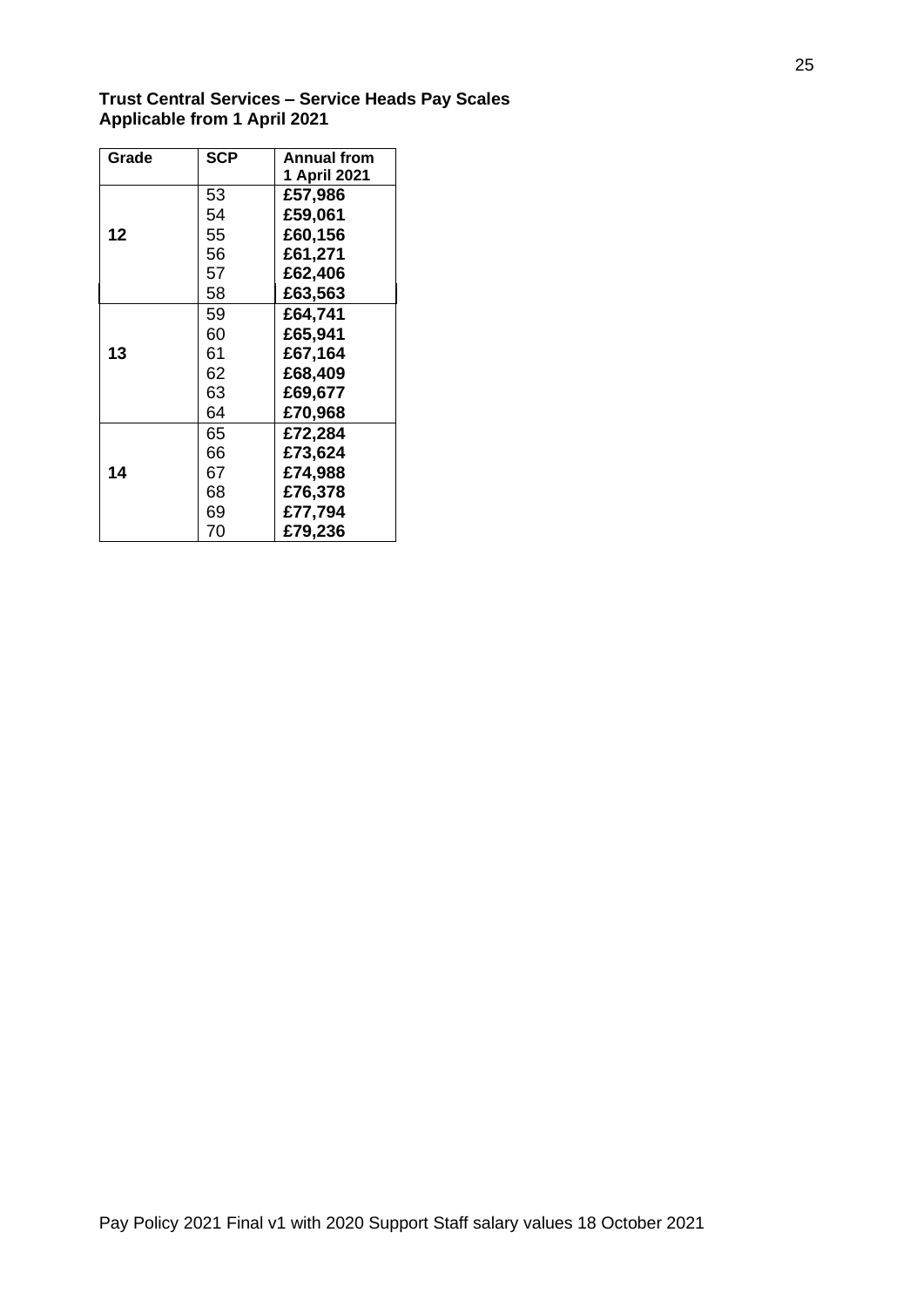# <span id="page-25-0"></span>**APPENDIX 2 - AGENDA FOR PAY APPEAL HEARING**

# **Maiden Erlegh Trust**

# **(DATE)**

# **(TIME)**

- 1. Introduction of all those present.
- 2. The appellant and/or his representative to present their reasons for appeal with any supporting evidence and calling witnesses\* if applicable.
- 3. The representative of the formal review stage /head teacher to ask questions of the appellant and witnesses\* if applicable.
- 4. The Appeal Panel to ask questions of the appellant and witnesses<sup>\*</sup> if applicable.
- 5. The representative of the formal review stage/head teacher to respond to the appellant's appeal and calling witnesses\* if applicable.
- 6. The appellant and/or their representative to ask questions of the representative of the formal review stage/head teacher.
- 7. The Appeal Panel to ask questions of the representative of the formal review stage/head teacher.
- 8. The appellant and/or their representative to summarise.
- 9. The representative of the formal review stage/head teacher to summarise.
- 10. Hearing to be adjourned whilst all parties, except the Appeals Panel, their adviser and the Clerk, leave the room.
- 11. The parties will be recalled and if the Appeals Panel has reached a decision this will be confirmed.

\*Where witnesses are called it is usually advisable that they are called in one at a time. They should be questioned by the other party and the panel, if necessary, before being asked to leave and the next witness called in.